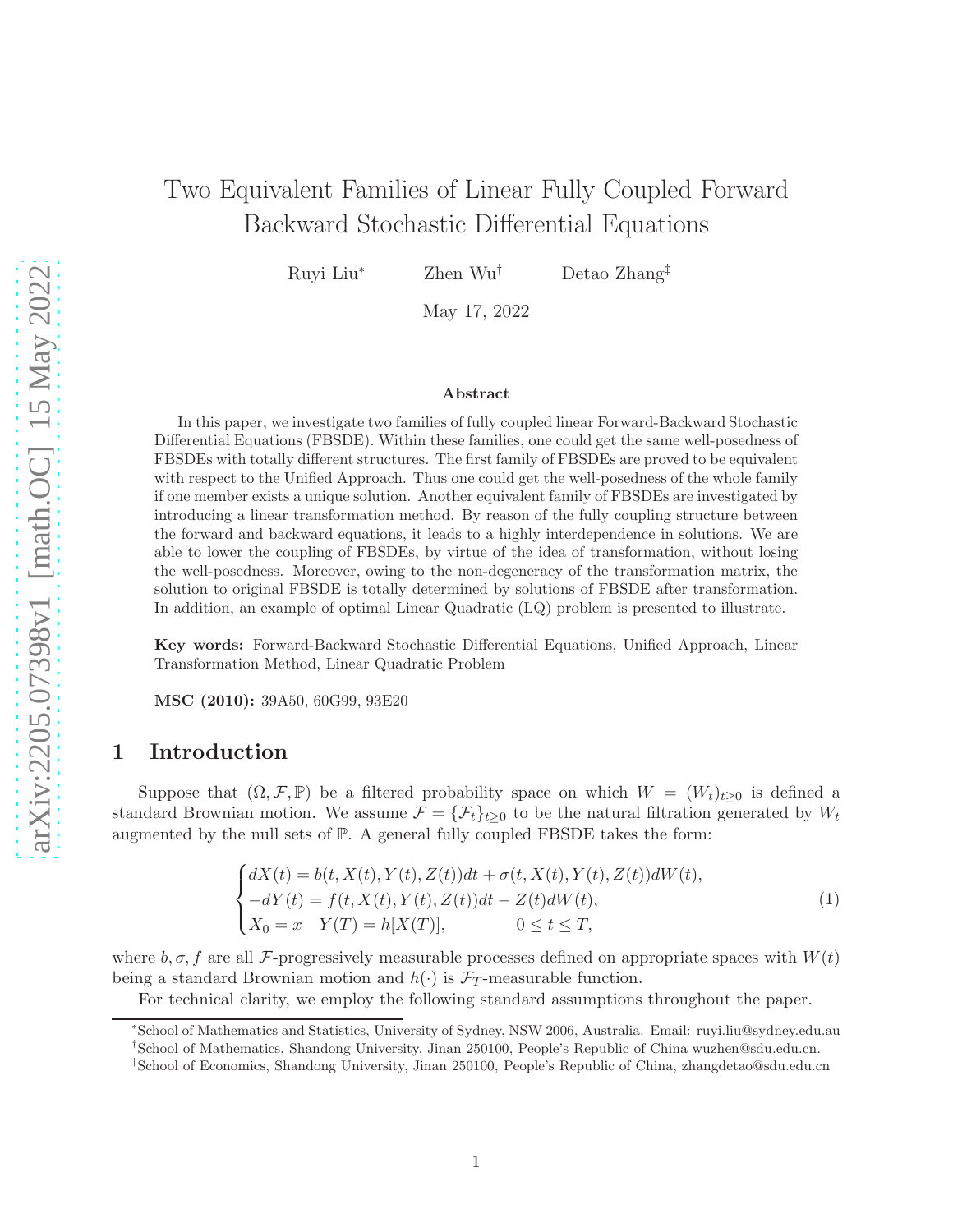**Assumption 1.1.** (H1) The following condition holds for coefficient  $b, \sigma, f, h$  on  $[0, T]$ :

$$
E\{(\int_0^T[|b(t,0,0,0)|+|f(t,0,0,0)|]dt)^2+\int_0^T|\sigma(t,0,0,0)|^2dt+|h(0)|^2\}<\infty
$$

(H2) The coefficients  $b, \sigma, f$  and h are uniformly Lipschitz continuous with respect to  $(x, y, z)$  and x respectively with a Lipschitz constant  $L > 0$ .

To get the well-posdeness of nonlinear FBSDE [\(1\)](#page-0-0), the Method of Contract mapping was firstly introduced by Antonelli [\[2\]](#page-16-0) and later detailed by Pardoux and Tang [\[8\]](#page-16-1) to solve FBSDE with relative small time duration T. Afterwards, in [\[7](#page-16-2)], Ma, Protter and Yong introduced the Four Step Scheme to handle the case of arbitrary duration  $T$ , which requires regularity assumption on coefficients in Markovian structure.

To investigate FBSDE [\(1\)](#page-0-0) with non-Markovian coefficients, the Method of Continuation was introduced (see Hu and Peng [\[4\]](#page-16-3), Peng and Wu [\[9](#page-16-4)], Yong [\[15](#page-17-0)]) into the literature. But as a trade off, it required a Monotonicity conditions as the follows:

**Assumption 1.2.** (H3) Assume that x, y, z are same dimension. Denoting  $\theta_i = (x_i, y_i, z_i), i = 1, 2$ and  $A(t, \theta_i) =$  $\sqrt{ }$  $\mathcal{L}$  $-f$ b σ  $\setminus$ (t,  $\theta_i$ ), there exist some constants  $\beta_1, \beta_2, \mu > 0$ , for any  $\hat{x} = x_1 - x_2$ ,  $\hat{y} =$  $y_1 - y_2$ ,  $\hat{z} = z_1 - z_2$ , such that  $\sqrt{ }$  $\int$  $\overline{\mathcal{L}}$  $\langle A(t, \theta_1) - A(t, \theta_2), \theta_1 - \theta_2 \rangle \leq -\beta_1 |\hat{x}|^2 - \beta_2 (|\hat{y}|^2 + |\hat{z}^2|),$  $\langle h(x_1) - h(x_2), x_1 - x_2 \rangle \ge \mu |\hat{x}|^2.$ (2)

Recently, a Unified Approach was introduced by Ma, Wu, Zhang and Zhang [\[6\]](#page-16-5) to investigate nonlinear FBSDE. This method constructed a unified scheme which aims to summarize all existing methodologies in the literature, and provided a series of sufficient and necessary conditions to get the well-posedness of  $(1)$ .

The core to the Unified Approach, analogue to the Four Step Scheme, is to find a decoupling field  $u(t, \cdot)$  such that  $Y_t = u(t, X_t)$  on [0, T]. It will ultimately leads to the well-posedness of [\(1\)](#page-0-0) that the decoupling field  $u(t, \cdot)$  is uniformly Lipschitz in its spatial variable. And proving u being uniformly Lipschitz continuous amounts to finding solutions to the following "variational FBSDE":

<span id="page-1-0"></span>
$$
\begin{cases}\n\nabla X(t) = 1 + \int_0^t \left[ b_1 \nabla X(s) + b_2 \nabla Y(s) + b_3 \nabla Z(s) \right] ds + \int_0^t \left[ \sigma_1 \nabla X(s) + \sigma_2 \nabla Y(s) + \sigma_3 \nabla Z(s) \right] dW(s), \\
\nabla Y(t) = h \nabla X(T) + \int_t^T \left[ f_1 \nabla X(s) + f_2 \nabla Y(s) + f_3 \nabla Z(s) \right] ds - \int_t^T \nabla Z(s) dW(s), \qquad t \in [0, T],\n\end{cases}
$$
\n(3)

where  $\nabla \Theta \triangleq \frac{\Theta^1 - \Theta^2}{x_1 - x_2}$  denotes the derivative of  $\Theta = X, Y, Z$  with respect to the initial value x. Note that [\(3\)](#page-1-0) is a linear fully coupled FBSDE where the coefficients  $b_i, \sigma_i, f_i, i = 1, 2, 3$  are bounded in consequence of the Lipschitz condition (H2).

A simple example, also the motivation for this paper, often appeared in the optimal investment problem and stochastic control problem is of the following form:

<span id="page-1-1"></span>
$$
\begin{cases} X(t) = x + \int_0^t [a(s)X(s) + b(s)Y(s) + c(s)Z(s)]ds + \int_0^t [d(s)X(s) + e(s)Y(s) + f(s)Z(s)]dW(s), \\ Y(t) = hX(T) + \int_t^T [m(s)X(s) + p(s)Y(s) + q(s)Z(s)ds] - \int_t^T Z(s)dW(s), \qquad 0 \le t \le T, \end{cases}
$$
\n(4)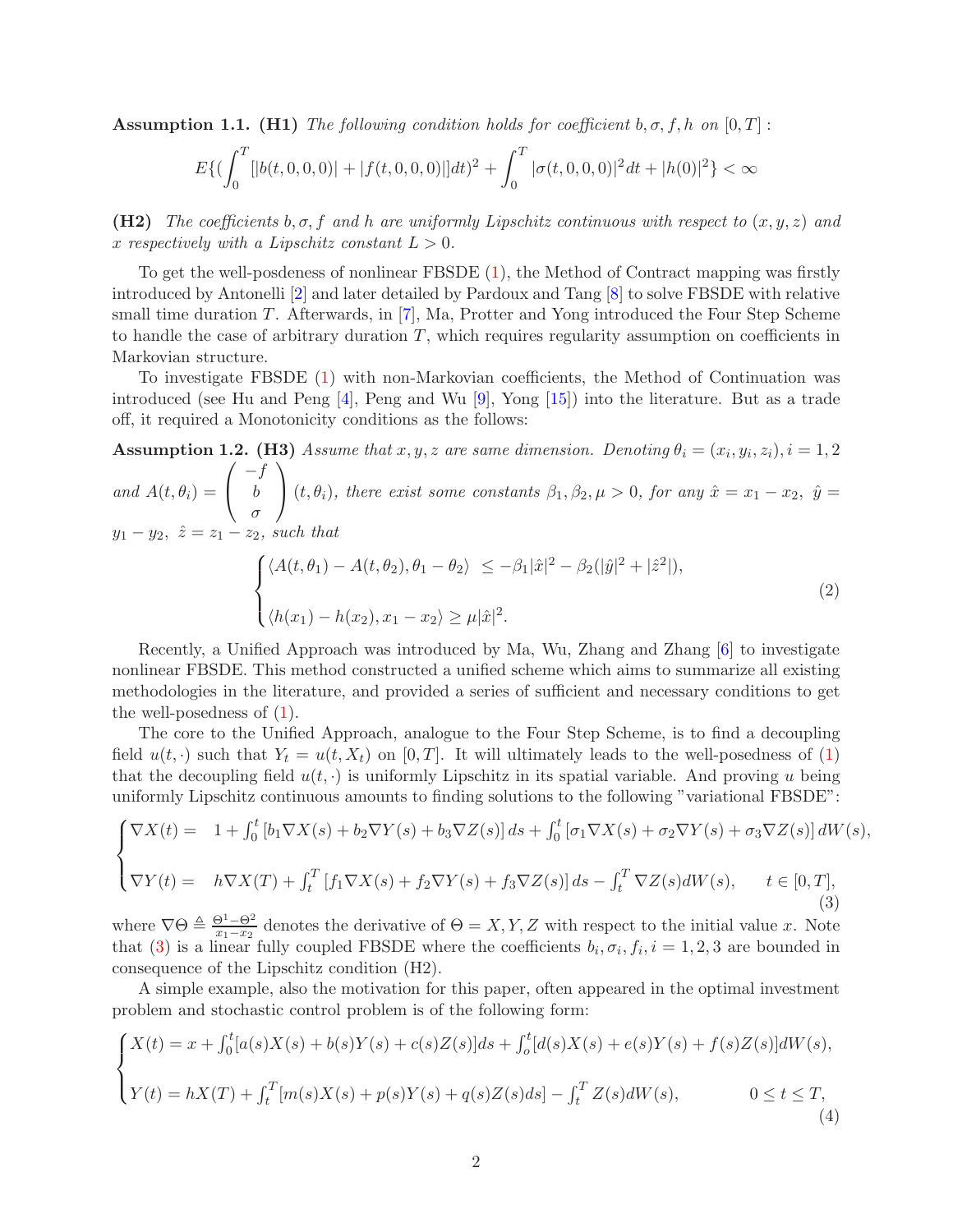where  $a(\cdot), b(\cdot), c(\cdot), d(\cdot), e(\cdot), f(\cdot), m(\cdot), p(\cdot), q(\cdot)$  are bounded processes and h is an  $\mathcal{F}_T$  random variable. [\(4\)](#page-1-1) is often derived from the Pontrygin's maximum principle when seeking the closedloop optimal control of linear quadratic (LQ) optimal control problem. This kind of linear FBSDE are widely applied in many areas, such as ordinary differential equations [\[1\]](#page-16-6) [\[10](#page-16-7)], stochastic control [\[14\]](#page-17-1) and mathematical finance [\[12](#page-17-2)] [\[16](#page-17-3)]. However, the well-posedness of [\(4\)](#page-1-1) is not covered by any existing methods despite it is linear, homogeneous and bounded. As we will see in Section 5, the solvability of [\(4\)](#page-1-1) will be a straight consequence of our results.

In this paper, we aim to get the well-posedness of this kind of Linear FBSDE. In Section 2, we formulate the linear fully coupled FBSDE and introduce the monotonicity conditions for it. In Section 3, we discuss a family of linear FBSDE which are proved to be equivalent with respect to the Unified Approach. In Section 4, we introduce a linear transformation method to study some FBSDE which could not be proved to be well posed by the existing methods. In Section 5, we employ the linear transformation to deal with the LQ stochastic control problem.

### 2 Notations and Problem Formulation

First, we introduce the following spaces:

 $L^{\infty}_{\mathcal{F}_T}(\Omega;\mathbb{H}) = \{\xi : \Omega \to \mathbb{H} \mid \xi \text{ is } \mathcal{F}_T \text{ -measurable bounded variable}\}\; ;$ 

 $L^{\infty}_{\mathcal{F}}([0,T];\mathbb{H}) = \{\varphi: [0,T] \times \Omega \to \mathbb{H} \mid \varphi(\cdot) \text{ is } \mathbb{F} \text{ -adapted, bounded processes}\}.$ 

For the technical clarity, we only consider  $\mathbb{H} = \mathcal{R}^1$  for simplification in what follows and multidimensional cases can be dealt with similarly. Let  $T > 0$  be a fixed time horizon and we consider the following linear fully coupled FBSDE:

<span id="page-2-0"></span>
$$
\begin{cases}\n dX(t) = [b_1(t)X(t) + b_2(t)Y(t) + b_3(t)Z(t)]dt + [\sigma_1(t)X(t) + \sigma_2(t)Y(t) + \sigma_3(t)Z(t)]dW(t), \\
 -dY(t) = [f_1(t)X(t) + f_2(t)Y(t) + f_3(t)Z(t)]dt - Z(t)dW(t), \\
 X_0 = x \quad Y(T) = hX(T), \qquad 0 \le t \le T,\n\end{cases}
$$

(5)

where  $b_i(\cdot), f_i(\cdot), \sigma_i(\cdot) \in L^{\infty}_{\mathcal{F}}([0,T]; \mathbb{H}), i = 1, 2, 3$  and  $h \in L^{\infty}_{\mathcal{F}_T}(\Omega; \mathbb{H})$ .

**Remark 2.1.** It is a straight consequence that  $b_i, \sigma_i, f_i, i = 1, 2, 3$  and h are bounded since  $b(t, \cdot, \cdot, \cdot)$ ,  $\sigma(t, \cdot, \cdot, \cdot), f(t, \cdot, \cdot, \cdot), h(\cdot)$  in [\(1\)](#page-0-0) hold for the Lipschitz conditions (H2).

Here and after, we sometimes suppress t also for the processes  $b_i, \sigma_i, f_i, i = 1, 2, 3$ , for the simplicity of notations. Motivated by Assumption 1.2, we have the following monotonicity conditions for linear FBSDE [\(5\)](#page-2-0):

Lemma 2.2. (Monotonicity Conditions)

(i) For  $\forall x, y, z \in R$  and fixed t,

$$
(x \quad y \quad z)
$$
 $\begin{pmatrix} -f_1 & -f_2 & -f_3 \\ b_1 & b_2 & b_3 \\ \sigma_1 & \sigma_2 & \sigma_3 \end{pmatrix}$  $\begin{pmatrix} x \\ y \\ z \end{pmatrix} \leq -\beta_1 |x|^2 - \beta_2 (|y|^2 + |z|^2),$ 

where  $\beta_1$  and  $\beta_2$  are nonnegative constants. When  $\beta_1 > 0, h > 0$ , then  $\beta_2 \geq 0$ ; When  $\beta_2 > 0$ , then  $\beta_1 \geq 0, h \geq 0.$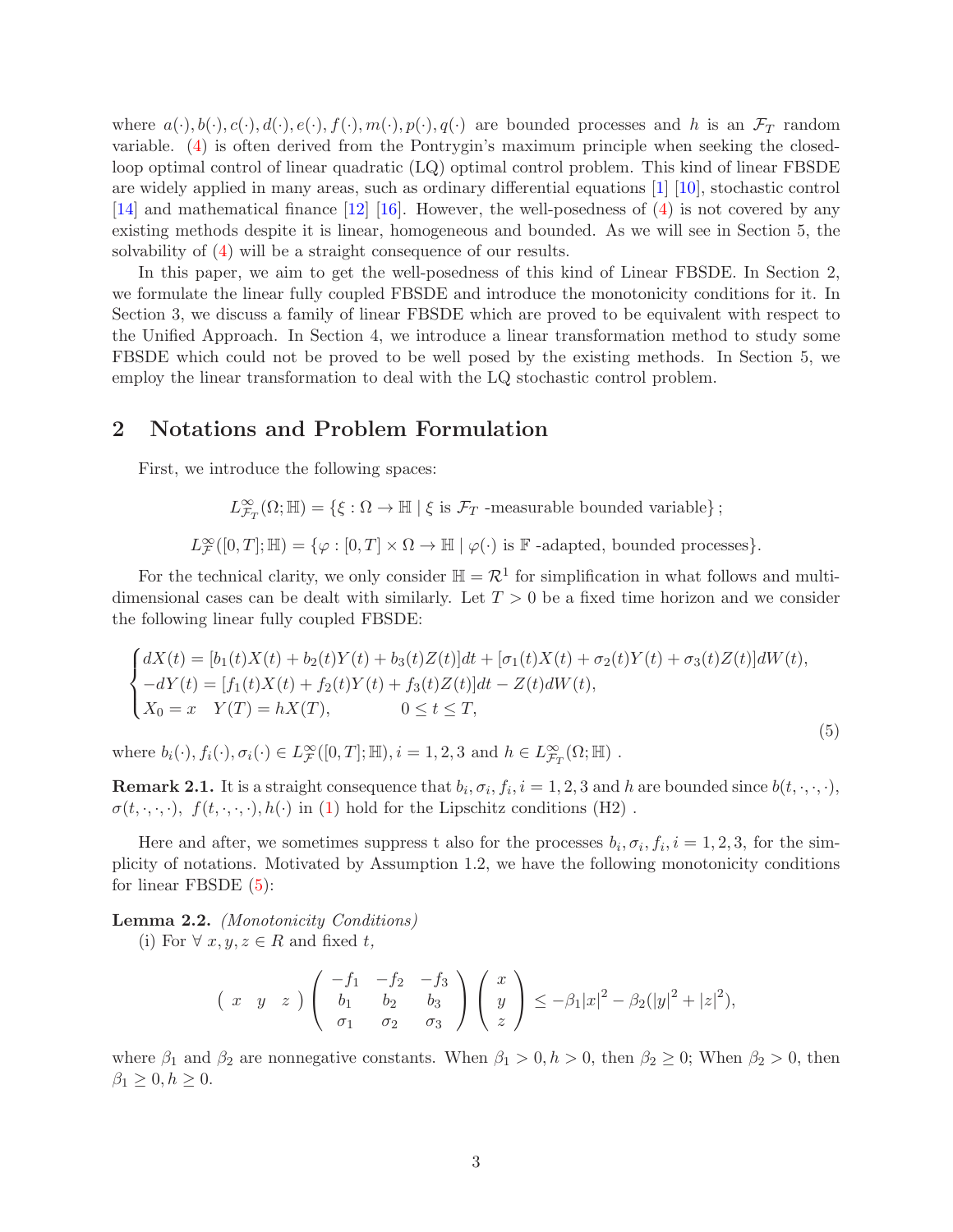(ii) For  $\forall x, y, z \in R$  and fixed t,

$$
(x \quad y \quad z)
$$
 $\begin{pmatrix} -f_1 & -f_2 & -f_3 \\ b_1 & b_2 & b_3 \\ \sigma_1 & \sigma_2 & \sigma_3 \end{pmatrix}$  $\begin{pmatrix} x \\ y \\ z \end{pmatrix} \ge \beta_1 |x|^2 + \beta_2 (|y|^2 + |z|^2),$ 

where  $\beta_1$  and  $\beta_2$  are nonnegative constants. When  $\beta_1 > 0, h < 0$ , then  $\beta_2 \ge 0$ ; When  $\beta_2 > 0$ , then  $\beta_1 \geq 0, h \leq 0.$ 

## 3 Equivalent Coefficient Matrix for Unified Approach

The Unified Approach is one of the principal methods to solve the well-posedness of [\(5\)](#page-2-0). By virtue of the variational FBSDE, Ma et al. [\[6](#page-16-5)] derived the dominating ODE of [\(5\)](#page-2-0) which takes the following form:

<span id="page-3-1"></span>
$$
\mathbf{y}_t = h + \int_t^T F\left(s, \mathbf{y}_s\right) ds, \qquad 0 \le s \le T,\tag{6}
$$

where

<span id="page-3-0"></span>
$$
F(s,y) \triangleq f_1(s) + f_2(s)y + y [b_1(s) + b_2(s)y] + \frac{(f_3(s) + b_3(s)y) y (\sigma_1(s) + \sigma_2(s)y)}{1 - \sigma_3(s)y}.
$$
 (7)

And the well-posedness of  $(5)$  is a straightforward consequence of the boundary solutions to  $(7)$ according to the following lemma.

**Lemma 3.1.** (Ma, Wu, Zhang, Zhang  $[6]$ ) Linear FBSDE  $(5)$  is well posed if and only if the dominating ODE [\(6\)](#page-3-1) exists boundary upper/lower solutions  $\overline{\mathbf{y}}_t, \underline{\mathbf{y}}_t$  on  $[0,T]$ :

$$
\overline{\mathbf{y}}_t = \overline{h} + \int_t^T \overline{F}(s, \overline{\mathbf{y}}_s) ds, \quad \underline{\mathbf{y}}_t = \underline{h} + \int_t^T \underline{F}(s, \underline{\mathbf{y}}_s) ds
$$

where  $\bar{h}, \underline{h}$  denote the upper/lower bound of h and

 $\overline{F}(t, y) := \operatorname{esssup} F(t, y), \quad F(t, y) := \operatorname{essinf} F(t, y).$ 

It is noted that some coefficients in [\(7\)](#page-3-0) are symmetric which indicates some different FBSDE correspond to a same dominating ODE [\(6\)](#page-3-1).

Denoting  $F_s(y) = F(s, y)$ , we have

<span id="page-3-2"></span>
$$
F_s(y) = \frac{(b_3\sigma_2 - b_2\sigma_3)y^3 + (b_2 + \sigma_2f_3 - \sigma_3f_2 + \sigma_1b_3 - \sigma_3b_1)y^2 + (f_2 + b_1 + f_3\sigma_1 - f_1\sigma_3)y + f_1}{1 - \sigma_3y}
$$
\n(8)

Note that

$$
b_3 \sigma_2 - b_2 \sigma_3 = - \begin{vmatrix} b_2 & b_3 \\ \sigma_2 & \sigma_3 \end{vmatrix}, \quad \sigma_2 f_3 - \sigma_3 f_2 = \begin{vmatrix} -f_2 & -f_3 \\ \sigma_2 & \sigma_3 \end{vmatrix},
$$
  

$$
\sigma_1 b_3 - \sigma_3 b_1 = - \begin{vmatrix} b_1 & b_3 \\ \sigma_1 & \sigma_3 \end{vmatrix}, \quad f_3 \sigma_1 - f_1 \sigma_3 = \begin{vmatrix} -f_1 & -f_3 \\ \sigma_1 & \sigma_3 \end{vmatrix},
$$

where  $\lvert \cdot \rvert$  denotes the determinant of matrix.

Rewrite [\(8\)](#page-3-2) in terms of these determinants, and we have

<span id="page-3-3"></span>
$$
F_s(y) = \frac{-\begin{vmatrix} b_2 & b_3 \\ \sigma_2 & \sigma_3 \end{vmatrix} y^3 + \begin{vmatrix} b_2 + \begin{vmatrix} -f_2 & -f_3 \\ \sigma_2 & \sigma_3 \end{vmatrix} - \begin{vmatrix} b_1 & b_3 \\ \sigma_1 & \sigma_3 \end{vmatrix} y^2 + \begin{vmatrix} f_2 + b_1 + \begin{vmatrix} -f_1 & -f_3 \\ \sigma_1 & \sigma_3 \end{vmatrix} y + f_1}{1 - \sigma_3 y}
$$
(9)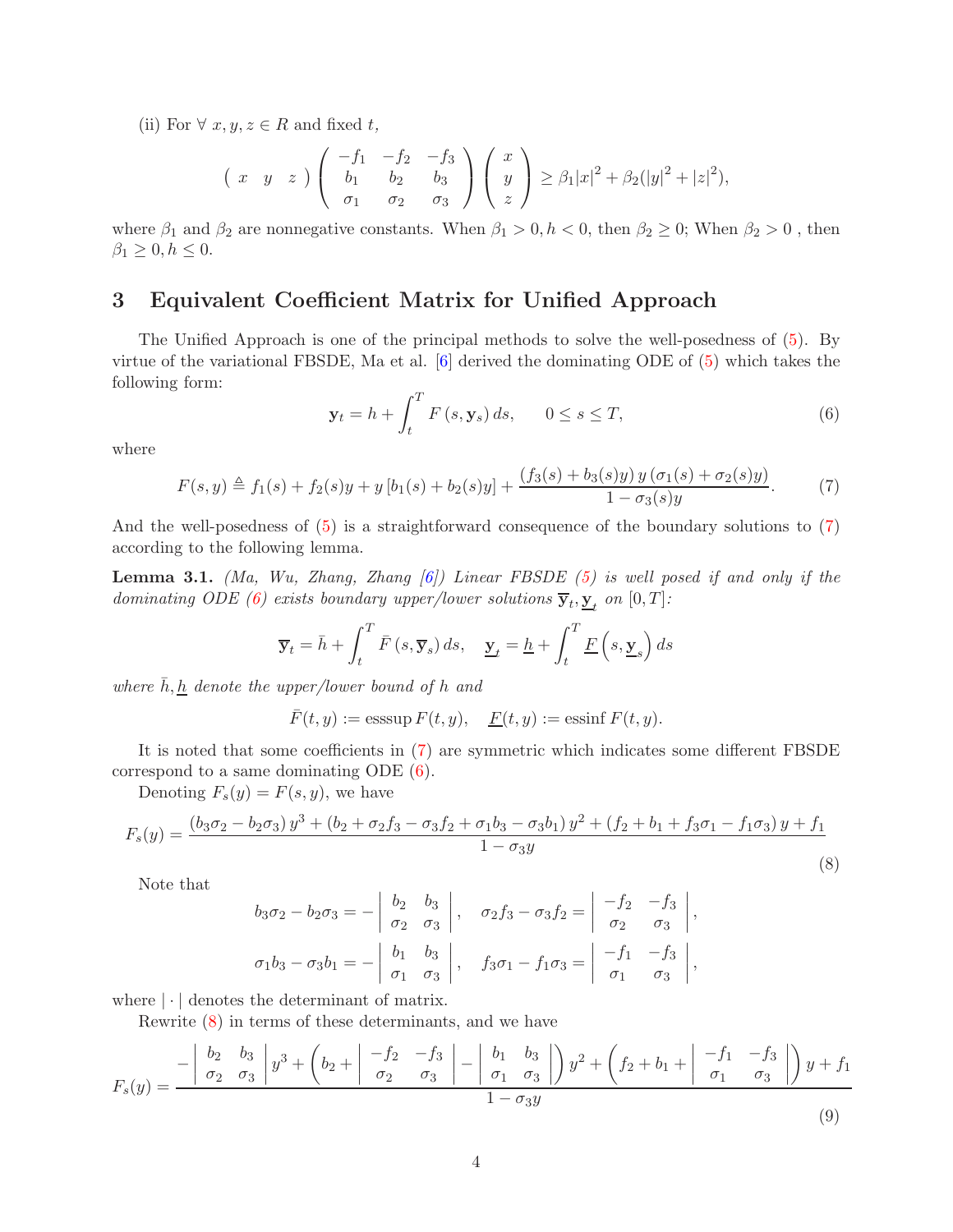Proposition 3.2. Let  $A =$  $\int -f_1 -f_2 -f_3$  $b_1$   $b_2$   $b_3$  $\sigma_1$   $\sigma_2$   $\sigma_3$  $\setminus$ denote the coefficient matrix of linear FBSDE [\(5\)](#page-2-0), then for  $\forall p \in R$ ,  $B =$  $\int f_1 -f_2 -f_3 + p$  $b_1 + \sigma_1 p \quad b_2 + \sigma_2 p \quad b_3 + \sigma_3 p$  $\sigma_1$   $\sigma_2$   $\sigma_3$  $\setminus$ is an equivalent coefficient matrix to A with respect to the dominating function

Proof. Note that

$$
\begin{vmatrix} b_2 + \sigma_2 p & b_3 + \sigma_3 p \\ \sigma_2 & \sigma_3 \end{vmatrix} = b_3 \sigma_2 - b_2 \sigma_3, \quad \begin{vmatrix} -f_2 & -f_3 + p \\ \sigma_2 & \sigma_3 \end{vmatrix} = \sigma_2 f_3 - \sigma_3 f_2 - \sigma_2 p,
$$
  

$$
-\begin{vmatrix} b_1 + \sigma_1 p & b_3 + \sigma_3 p \\ \sigma_1 & \sigma_3 \end{vmatrix} = \sigma_1 b_3 - \sigma_3 b_1, \quad \begin{vmatrix} -f_1 & -f_3 + p \\ \sigma_1 & \sigma_3 \end{vmatrix} = f_3 \sigma_1 - f_1 \sigma_3 - \sigma_1 p,
$$

Substituting all the equations above into  $(9)$ , we have

$$
\tilde{F}_s(y) = \frac{-\begin{vmatrix} b_2 + \sigma_2 p & b_3 + \sigma_3 p \\ \sigma_2 & \sigma_3 \end{vmatrix} y^3 + \begin{vmatrix} b_2 + \sigma_2 p + \sigma_2 p + \sigma_2 p + \sigma_2 p + \sigma_2 p + \sigma_2 p + \sigma_2 p + \sigma_2 p + \sigma_2 p + \sigma_2 p + \sigma_2 p + \sigma_2 p + \sigma_2 p + \sigma_2 p + \sigma_2 p + \sigma_2 p + \sigma_2 p + \sigma_2 p + \sigma_2 p + \sigma_2 p + \sigma_2 p + \sigma_2 p + \sigma_2 p + \sigma_2 p + \sigma_2 p + \sigma_2 p + \sigma_2 p + \sigma_2 p + \sigma_2 p + \sigma_2 p + \sigma_2 p + \sigma_2 p + \sigma_2 p + \sigma_2 p + \sigma_2 p + \sigma_2 p + \sigma_2 p + \sigma_2 p + \sigma_2 p + \sigma_2 p + \sigma_2 p + \sigma_2 p + \sigma_2 p + \sigma_2 p + \sigma_2 p + \sigma_2 p + \sigma_2 p + \sigma_2 p + \sigma_2 p + \sigma_2 p + \sigma_2 p + \sigma_2 p + \sigma_2 p + \sigma_2 p + \sigma_2 p + \sigma_2 p + \sigma_2 p + \sigma_2 p + \sigma_2 p + \sigma_2 p + \sigma_2 p + \sigma_2 p + \sigma_2 p + \sigma_2 p + \sigma_2 p + \sigma_2 p + \sigma_2 p + \sigma_2 p + \sigma_2 p + \sigma_2 p + \sigma_2 p + \sigma_2 p + \sigma_2 p + \sigma_2 p + \sigma_2 p + \sigma_2 p + \sigma_2 p + \sigma_2 p + \sigma_2 p + \sigma_2 p + \sigma_2 p + \sigma_2 p + \sigma_2 p + \sigma_2 p + \sigma_2 p + \sigma_2 p + \sigma_2 p + \sigma_2 p + \sigma_2 p + \sigma_2 p + \sigma_2 p + \sigma_2 p + \sigma_2 p + \sigma_2 p + \sigma_2 p + \sigma_2 p + \sigma_2 p + \sigma_2 p + \sigma_2 p + \sigma_2 p + \sigma_2 p + \sigma_2 p + \sigma_2 p + \sigma_2 p + \sigma_2 p + \sigma_2 p + \sigma_2 p + \sigma_2 p + \sigma_2 p + \sigma_2 p + \sigma_2 p + \sigma_2 p + \sigma_2 p + \sigma_2 p + \sigma_2
$$

This implies the equivalence between  $A$  and  $B$  in [\(7\)](#page-3-0).

**Remark 3.3.** For multi-dimensional cases, we assume  $b_i, f_i, \sigma_i, p \in \mathbb{R}^{m \times m}$ . It is not trivial to get

 $\Box$ 

$$
-\left|\begin{array}{cc} b_2+\sigma_2p & b_3+\sigma_3p \\ \sigma_2 & \sigma_3 \end{array}\right|=b_3\sigma_2-b_2\sigma_3.
$$

Then it suffices to assume that  $b_i, f_i, \sigma_i, p$  are all symmetric.

Similarly, we could get another family of equivalent coefficient matrix to A.

Corollary 3.4. Let  $A =$  $\int -f_1 -f_2 -f_3$  $b_1$   $b_2$   $b_3$  $\sigma_1$   $\sigma_2$   $\sigma_3$  $\setminus$ denotes the coefficient matrix of linear FBSDE  $(5)$ , then for  $\forall q \in R$ ,  $C =$  $\int -f_1 -f_2 - f_3 q -f_3$  $b_1$   $b_2 + b_3q$   $b_3$  $\sigma_1 - q$   $\sigma_2 + \sigma_3 q$   $\sigma_3$  $\setminus$ is an equivalent coefficient matrix to A with respect to the dominating function

**Remark 3.5.** Note that  $b_1$  and  $f_2$  are symmetric in  $(8)$ , then it is also an equivalent trix for  $B =$  $\int -f_1 -f_2 - \sigma_1 p -f_3 + p$  $b_1$   $b_2 + \sigma_2 p$   $b_3 + \sigma_3 p$  $\sigma_1$   $\sigma_2$   $\sigma_3$  $\setminus$ in Proposition 3.2 and  $C =$  $\int \begin{array}{c} -f_1 \\ -f_2 \\ -f_3 \end{array}$  $b_1 + f_3q$   $b_2 + b_3q$   $b_3$  $\sigma_1 - q \quad \sigma_2 + \sigma_3 q \quad \sigma_3$  $\setminus$ in Corollary 3.4, respectively.

**Remark 3.6.** In Proposition 3.2, for any  $\lambda \in R$ , the equivalent matrix  $B =$  $\begin{pmatrix} -f_1 & -f_2 & -f_3 + \lambda \end{pmatrix}$  $b_1 + \sigma_1 \lambda$   $b_2 + \sigma_2 \lambda$   $b_3 + \sigma_3 \lambda$  $\sigma_1$   $\sigma_2$   $\sigma_3$  $\setminus$ corresponds to the following FBSDE:

$$
\begin{cases}\ndX(t) = [b_1 X(t) + b_2 Y(t) + b_3 Z(t)]dt + [\sigma_1 X(t) + \sigma_2 Y(t) + \sigma_3 Z(t)]d\tilde{W}(t),\n-dY(t) = [f_1 X(t) + f_2 Y(t) + f_3 Z(t)]dt - Z(t)d\tilde{W}(t),\nX_0 = x Y(T) = hX(T), \n0 \le t \le T,\n\end{cases}
$$
\n(10)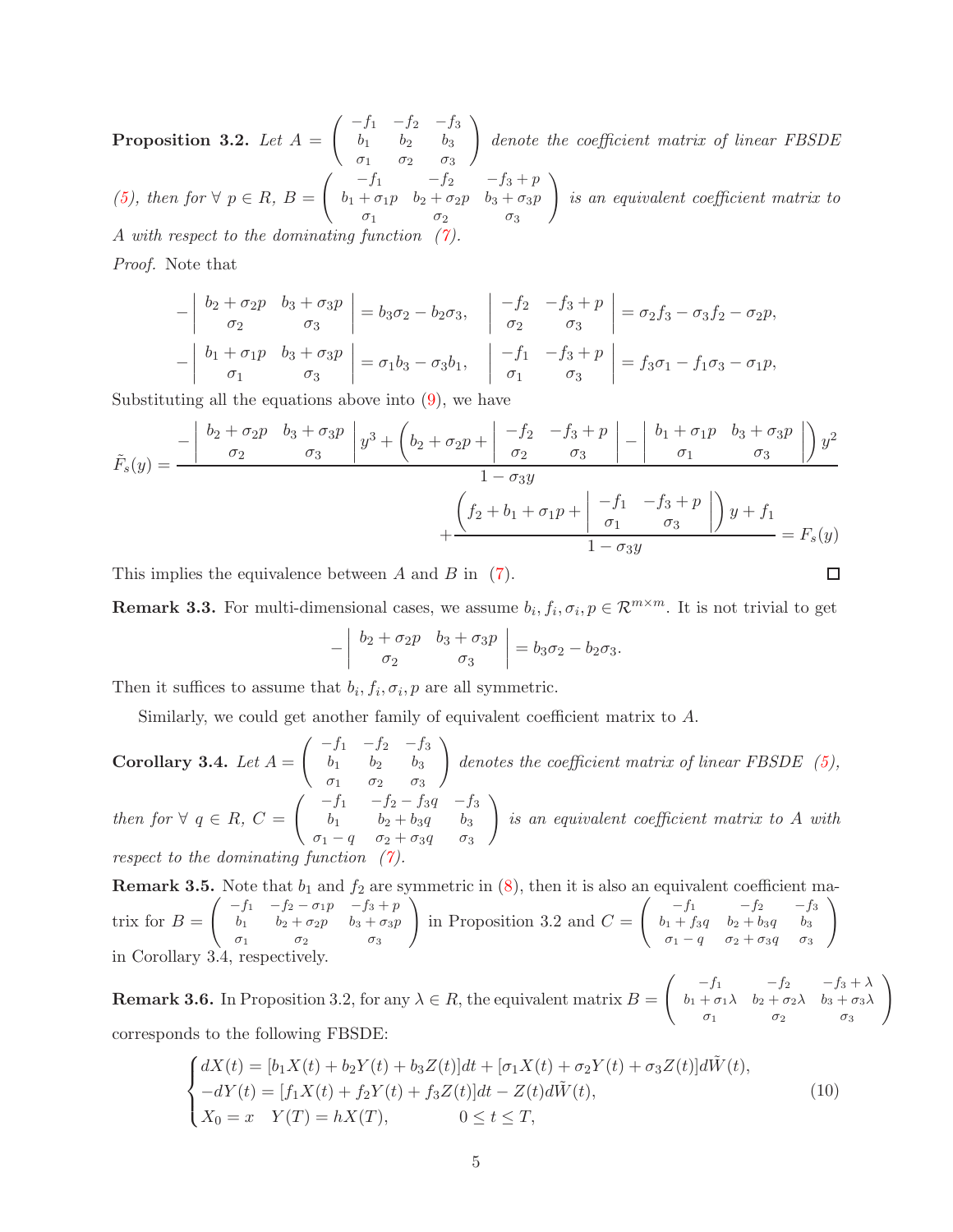where  $d\tilde{W}(t) = dW(t) + \lambda dt$ .

By virtue of Girsanov Transformation, for  $\forall t \geq 0$ , we have an equivalent probability  $\mathbb Q$  with respect to  $\mathbb P$  such that

$$
\frac{d\mathbb{Q} \,|\mathcal{F}_t}{d\mathbb{P} \,|\mathcal{F}_t} = \exp\{-\frac{1}{2}\lambda^2 t - \lambda W(t)\},\
$$

and  $\tilde{W}(t)$  is a standard Brownian motion under probability Q.

It is noted that, in remark 3.6, dominating function [\(7\)](#page-3-0) has the same structure under equivalent probability measure  $\mathbb P$  and  $\mathbb Q$ . As a consequence, the well-posedness of FBSDE under  $\mathbb Q$  is equivalent to the FBSDE [\(5\)](#page-2-0) under P. Next we present the main result for this section.

**Theorem 3.7.** For any R-valued bounded process  $p, q : [0, T] \rightarrow R$ , the well-posedness of the following FBSDE is equivalent to FBSDE  $(5)$ :

<span id="page-5-0"></span>
$$
\begin{cases}\ndX(t) = [(b_1 + \sigma_1)X(t) + (b_2 + \sigma_2p + b_3q + \sigma_3pq)Y(t) + (b_3 + \sigma_3p)Z(t)]dt \\
+ [(\sigma_1 - q)X(t) + (\sigma_2 + \sigma_3p)Y(t) + \sigma_3Z(t)]dW(t), \\
-dY(t) = [f_1X(t) + (f_2 + f_3q - pq)Y(t) + (f_3 - p)Z(t)]dt - Z(t)dW(t), \\
X_0 = x \quad Y(T) = hX(T), \qquad 0 \le t \le T.\n\end{cases} \tag{11}
$$

Proof. Note that the coefficient matrix of [\(11\)](#page-5-0) is as the follows:

$$
D = \begin{pmatrix} -f_1 & -f_2 + (-f_3 + p)q & -f_3 + p \\ b_1 + \sigma_1 p & b_2 + \sigma_2 p + (b_3 + \sigma_3 p)q & b_3 + \sigma_3 p \\ \sigma_1 - q & \sigma_2 + \sigma_3 q & \sigma_3 \end{pmatrix}.
$$
  
According to Corollary 3.4, *D* is an equivalent coefficient matrix to  $B = \begin{pmatrix} -f_1 & -f_2 & -f_3 + p \\ b_1 + \sigma_1 p & b_2 + \sigma_2 p & b_3 + \sigma_3 p \\ \sigma_1 & \sigma_2 & \sigma_3 \end{pmatrix}.$   
It is a straight consequence, by Proposition 3.2, that *B* is equivalent to  $A = \begin{pmatrix} -f_1 & -f_2 & -f_3 \\ b_1 & b_2 & b_3 \\ \sigma_1 & \sigma_2 & \sigma_3 \end{pmatrix}.$   
It is easy to get that FBSDE (11) and (5) has the same dominating ODE (6). This completes the proof by Lemma 3.1.

We can also formulate other equivalent matrix with respect to  $A$ , by applying Proposition 3.2, Corollary 3.4 and Remark 3.5 sequentially, and the proof would be similar.

Next we employ the results in this section to investigate FBSDE [\(5\)](#page-2-0) with all the coefficients constant. In this case,  $h = \underline{h} = h \in R$ , and

$$
F(y) = \overline{F}(t, y) = \underline{F}(t, y)
$$
  
= 
$$
\frac{(b_3\sigma_2 - b_2\sigma_3)y^3 + (b_2 + \sigma_2f_3 - \sigma_3f_2 + \sigma_1b_3 - \sigma_3b_1)y^2 + (f_2 + b_1 + f_3\sigma_1 - f_1\sigma_3)y + f_1}{1 - \sigma_3y},
$$

where  $b_i, \sigma_i, f_i, i = 1, 2, 3$  are all constants.

By virtue of the Unified Approach, Ma et al. [\[6](#page-16-5)] presented a necessary and sufficient condition for the existence and uniqueness of solutions to such cases:

**Lemma 3.8.** If the coefficients  $b_i, \sigma_i, f_i, i = 1, 2, 3$  and h are all constants, then linear FBSDE [\(5\)](#page-2-0) exists a unique solution for arbitrary  $T > 0$  and terminal condition h  $(h \neq \frac{1}{\sigma_3})$  if and only if one of the following cases holds: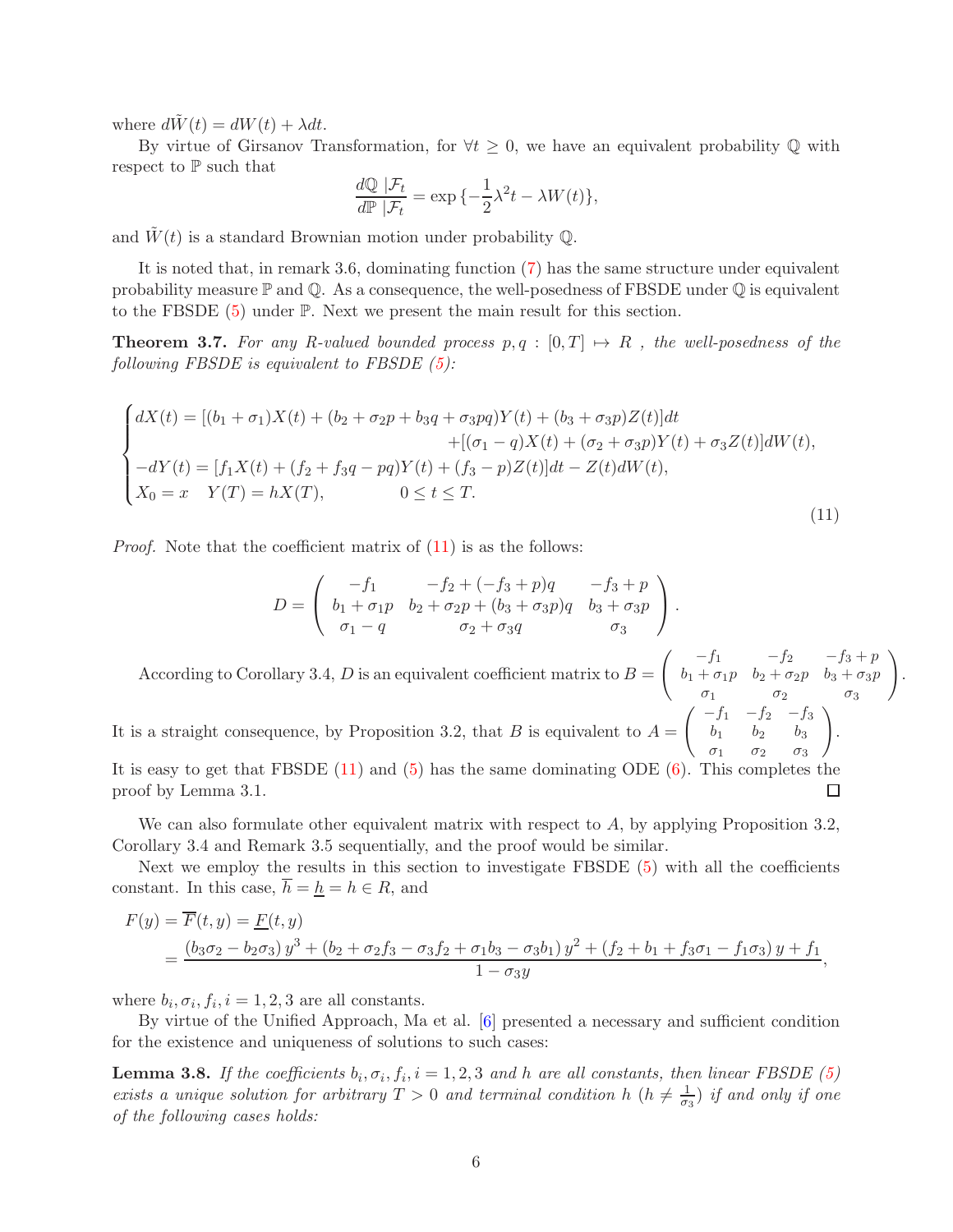- (i)  $h < \frac{1}{\sigma_3}$ ,  $F(h) \leq 0$ , and either  $F(y)$  has a zero point in  $(-\infty, h]$  or  $b_3\sigma_2 b_2\sigma_3 = 0$ ;
- (ii)  $h > \frac{1}{\sigma_3}$ ,  $F(h) \ge 0$ , and either  $F(y)$  has a zero point in  $[h, \infty)$  or  $b_3\sigma_2 b_2\sigma_3 = 0$ ;
- (iii)  $h < \frac{1}{\sigma_3}$ ,  $F(h) \ge 0$ , and F has a zero point in  $[h, \frac{1}{\sigma_3}]$ ;
- (iv)  $h > \frac{1}{\sigma_3}$ ,  $F(h) \leq 0$ , and F has a zero point in  $[\frac{1}{\sigma_3}, h]$ ;

Note that it is difficult to get all zero points of  $F(y)$ . To make full use of Lemma 3.8, we need to simplify the criterion which is easy to check. Denoting

$$
\mathcal{L}(y) = (1 - \sigma_3 y)F(y) = (b_3\sigma_2 - b_2\sigma_3)y^3 + (b_2 + \sigma_2 f_3 - \sigma_3 f_2 + \sigma_1 b_3 - \sigma_3 b_1)y^2 + (f_2 + b_1 + f_3\sigma_1 - f_1\sigma_3)y + f_1,
$$

we present the following sufficient condition:

**Theorem 3.9.** Assume all coefficients  $b_i, \sigma_i, f_i, h$  are constants in the linear FBSDE [\(5\)](#page-2-0). Then it is well-posed for arbitrary  $T > 0$  if one of the following cases hold true:

- (i)  $1 \sigma_3 h > 0$ ,  $b_3 \sigma_2 b_2 \sigma_3 \leq 0$  and  $\mathcal{L}(h) \cdot \sigma_3 \leq 0$ ;
- (ii)  $1 \sigma_3 h < 0$ ,  $b_3 \sigma_2 b_2 \sigma_3 \geq 0$  and  $\mathcal{L}(h) \cdot \sigma_3 \leq 0$ ;
- (iii)  $\sigma_3 > 0$ ,  $\mathcal{L}(\frac{1}{\sigma_3}) \leq 0$  and  $\mathcal{L}(h) \geq 0$ ;
- (iv)  $\sigma_3 < 0$ ,  $\mathcal{L}(\frac{1}{\sigma_3}) \geq 0$  and  $\mathcal{L}(h) \leq 0$ ;

*Proof.* (i) Note that the proof is trivial for  $b_3\sigma_2 - b_2\sigma_3 = 0$ . For cases of  $b_3\sigma_2 - b_2\sigma_3 < 0$ , if  $\sigma_3 > 0$ , we have

$$
h < \frac{1}{\sigma_3} \quad \text{and} \quad \mathcal{L}(h) \le 0.
$$

It indicates that

$$
F(h) = \frac{\mathcal{L}(h)}{1 - \sigma_3 h} \le 0.
$$

Note that  $b_3\sigma_2 - b_2\sigma_3 < 0$  is the coefficient of  $y^3$  in  $\mathcal{L}(y)$ . It is easy to get a  $\mathcal{L}$  has a zero point in  $(-\infty, h]$  which coincides with case (i) of Lemma 3.8.

If  $\sigma_3 < 0$ , we have

$$
h > \frac{1}{\sigma_3}, \ \mathcal{L}(h) \ge 0 \ \text{and} \ \ F(h) = \frac{\mathcal{L}(h)}{1 - \sigma_3 h} \ge 0.
$$

And  $b_3\sigma_2 - b_2\sigma_3 < 0$  leads to that L has a zero point in  $[h, +\infty)$  which corresponds to case (ii) of Lemma 3.8.

(ii) can be proved in a similar way.

(iii) When  $\sigma_3 > 0$ , we first assume  $h < \frac{1}{\sigma_3}$ . We can get  $F(h) \ge 0$  owing to  $\mathcal{L}(h) \ge 0$ .

In addition, it is noted that  $\mathcal{L}(\frac{1}{\sigma_3}) < 0$ . Owing to  $\mathcal{L}(\cdot)$  being a continuous function, then there exists a constant  $\eta < \frac{1}{\sigma_3}$  such that

$$
\mathcal{L}(\eta) \leq 0.
$$

It follows that  $\mathcal L$  has a zero point in  $[h, \eta]$  which coincides with case (iii) of Lemma 3.8. Similarly, if  $h > \frac{1}{\sigma_3}$ , this case coincides with case (iv) of Lemma 3.8.

(iv) can be proved similarly which completes the proof.

 $\Box$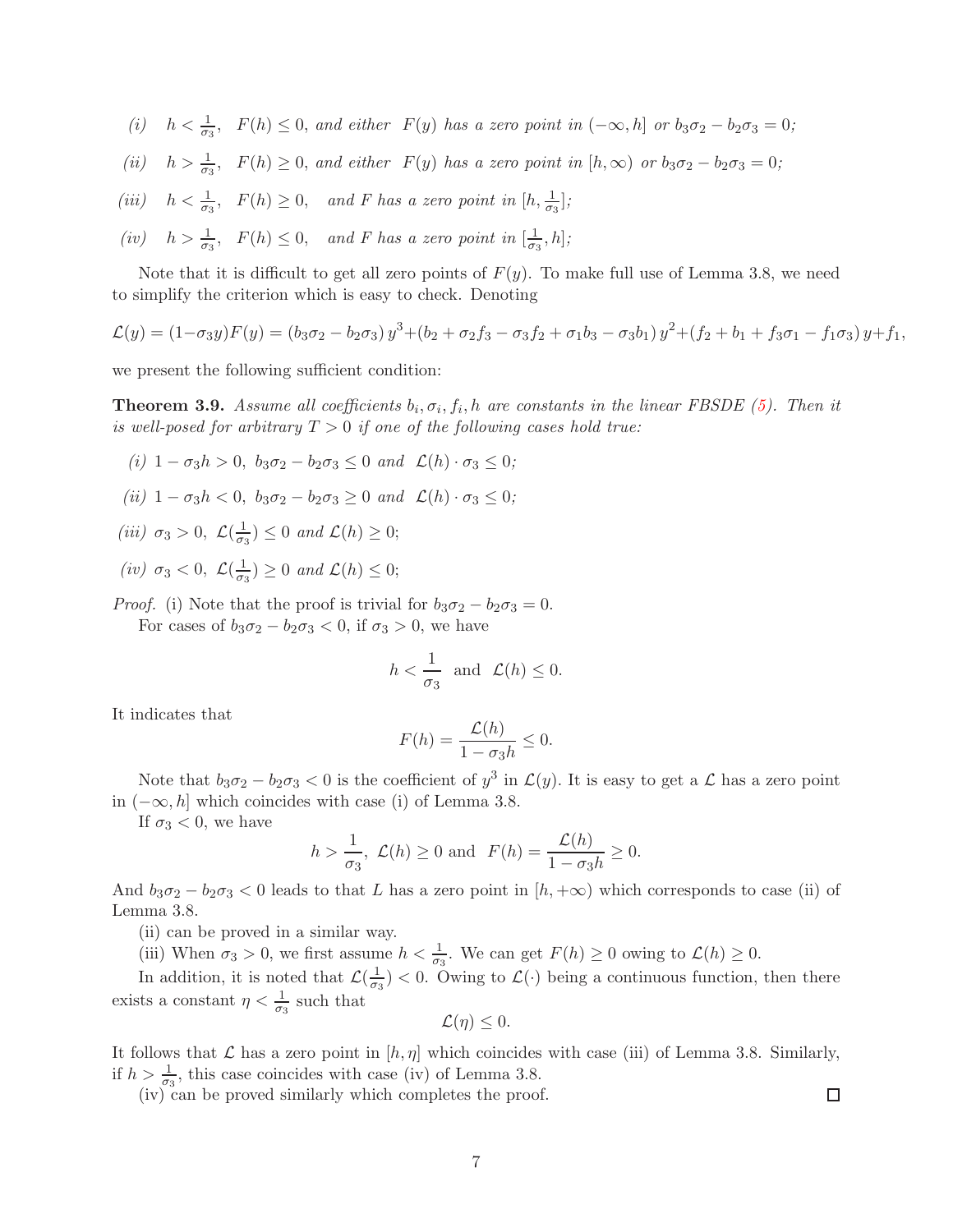Remark 3.10. However, the monotonicity condition (Lemma 2.2) is a sufficient condition. Actually, Liu and Wu [\[5\]](#page-16-8) proved that, for [\(5\)](#page-2-0) with constant coefficients, the monotonicity condition is indeed a special case of the unified approach.

Then, by employing the results in this section, we investigate the difference between the monotonicity condition (Lemma 2.2) and the unified approach. For cases satisfying the unified approach while the monotonicity condition do not hold, we apply our results to derive some feasible values of p such that the equivalent coefficient matrix also holds for the monotonicity conditions.

Note that the equivalent coefficient matrix  $B =$  $\int f_1 -f_2 -f_3 + p$  $b_1 + \sigma_1 p \quad b_2 + \sigma_2 p \quad b_3 + \sigma_3 p$  $\sigma_1$   $\sigma_2$   $\sigma_3$  $\setminus$ and  $C =$ 

 $\int -f_1 -f_2 - f_3 q -f_3$  $b_1$   $b_2 + b_3q$   $b_3$  $\sigma_1 - q$   $\sigma_2 + \sigma_3 q$   $\sigma_3$  $\setminus$ could be transformed into the symmetric structure for Lemma 2.2:

$$
\hat{B} = \begin{pmatrix}\n-f_1 & (b_1 - f_2 + \sigma_1 p)/2 & (\sigma_1 - f_3 + p)/2 \\
(b_1 - f_2 + \sigma_1 p)/2 & b_2 + \sigma_2 p & (\sigma_2 + b_3 + \sigma_3 p)/2 \\
(\sigma_1 - f_3 + p)/2 & (\sigma_2 + b_3 + \sigma_3 p)/2 & \sigma_3\n\end{pmatrix}
$$

and

$$
\hat{C} = \begin{pmatrix}\n-f_1 & (b_1 - f_2 - f_3 q)/2 & (\sigma_1 - f_3 - q)/2 \\
(b_1 - f_2 - f_3 q)/2 & b_2 + b_3 q & (b_3 + \sigma_2 + \sigma_3 q)/2 \\
(\sigma_1 - f_3 - q)/2 & (b_3 + \sigma_2 + \sigma_3 q)/2 & \sigma_3\n\end{pmatrix}, \text{ respectively.}
$$

Here we present a theorem to determine the value of  $p$ .

Theorem 3.11. The equivalent coefficient matrix B holds for monotonicity conditions (Lemma 2.2) if p satisfies one of the following criterion

(*i*)  $h < 0$ ,  $f_1 < 0$  and

<span id="page-7-0"></span>
$$
\begin{cases}\n\begin{vmatrix}\n-f_1 & (b_1 - f_2 + \sigma_1 p)/2 \\
(b_1 - f_2 + \sigma_1 p)/2 & b_2 + \sigma_2 p\n\end{vmatrix} > 0, \\
\begin{vmatrix}\n-f_1 & (b_1 - f_2 + \sigma_1 p)/2 & (\sigma_1 - f_3 + p)/2 \\
(b_1 - f_2 + \sigma_1 p)/2 & b_2 + \sigma_2 p & (\sigma_2 + b_3 + \sigma_3 p)/2 \\
(\sigma_1 - f_3 + p)/2 & (\sigma_2 + b_3 + \sigma_3 p)/2 & \sigma_3\n\end{vmatrix} > 0;\n\end{cases}
$$
\n(12)

(*ii*)  $h > 0, f_1 > 0$  and

$$
\begin{cases}\n\begin{vmatrix}\n-f_1 & (b_1 - f_2 + \sigma_1 p)/2 \\
(b_1 - f_2 + \sigma_1 p)/2 & b_2 + \sigma_2 p\n\end{vmatrix} > 0, \\
\begin{vmatrix}\n-f_1 & (b_1 - f_2 + \sigma_1 p)/2 & (\sigma_1 - f_3 + p)/2 \\
(b_1 - f_2 + \sigma_1 p)/2 & b_2 + \sigma_2 p & (\sigma_2 + b_3 + \sigma_3 p)/2 \\
(\sigma_1 - f_3 + p)/2 & (\sigma_2 + b_3 + \sigma_3 p)/2 & \sigma_3\n\end{vmatrix} < 0;\n\end{cases}
$$
\n(13)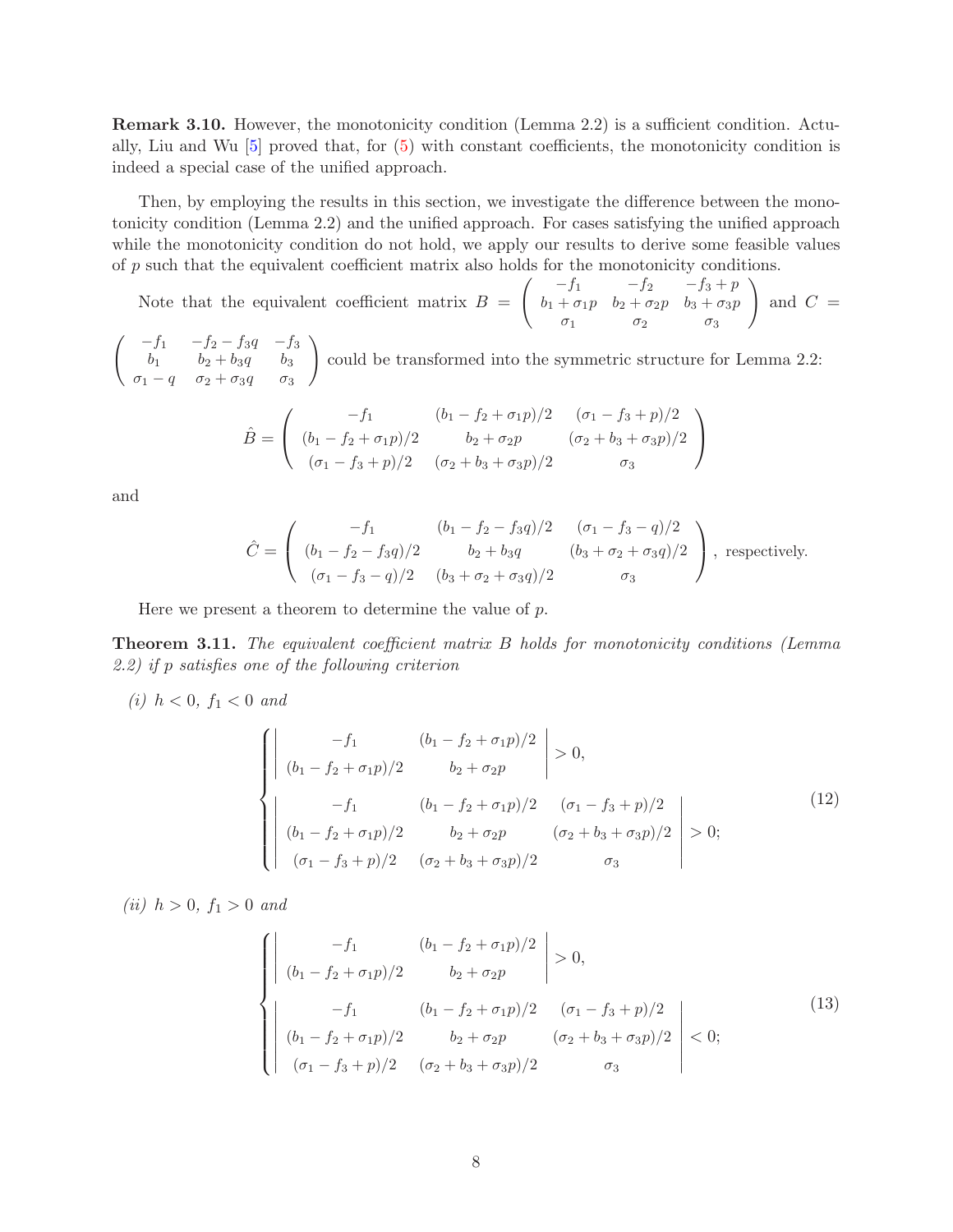*Proof.* (i) Note that  $\hat{B}$  is positive definite if [\(12\)](#page-7-0) and  $f_1 < 0$  hold. Then for  $\forall (x, y, z) \in \mathbb{R}^3$ , there exist constants  $\alpha_1, \alpha_2, \alpha_3 > 0$  such that

$$
\begin{pmatrix}\n\begin{array}{ccc}\n\begin{array}{ccc}\n\begin{array}{ccc}\n\begin{array}{ccc}\n\begin{array}{ccc}\n\begin{array}{ccc}\n\begin{array}{ccc}\n\begin{array}{ccc}\n\begin{array}{ccc}\n\begin{array}{ccc}\n\begin{array}{ccc}\n\begin{array}{ccc}\n\begin{array}{ccc}\n\begin{array}{ccc}\n\begin{array}{ccc}\n\begin{array}{ccc}\n\begin{array}{ccc}\n\begin{array}{ccc}\n\begin{array}{ccc}\n\begin{array}{ccc}\n\begin{array}{ccc}\n\begin{array}{ccc}\n\begin{array}{ccc}\n\begin{array}{ccc}\n\begin{array}{ccc}\n\begin{array}{ccc}\n\begin{array}{ccc}\n\begin{array}{ccc}\n\begin{array}{ccc}\n\begin{array}{ccc}\n\begin{array}{ccc}\n\begin{array}{ccc}\n\begin{array}{ccc}\n\end{array}{\n\end{array}}\n\end{array}\n\end{array}\n\end{array}\n\end{array}\n\end{pmatrix}\n\end{pmatrix}\n\end{pmatrix}\n\begin{array}{ccc}\n\begin{array}{ccc}\n\begin{array}{ccc}\n\begin{array}{ccc}\n\begin{array}{ccc}\n\begin{array}{ccc}\n\begin{array}{ccc}\n\begin{array}{ccc}\n\begin{array}{ccc}\n\begin{array}{ccc}\n\begin{array}{ccc}\n\begin{array}{ccc}\n\begin{array}{ccc}\n\begin{array}{ccc}\n\begin{array}{ccc}\n\begin{array}{ccc}\n\begin{array}{ccc}\n\begin{array}{ccc}\n\begin{array}{ccc}\n\begin{array}{ccc}\n\begin{array}{ccc}\n\begin{array}{ccc}\n\begin{array}{ccc}\n\begin{array}{ccc}\n\begin{array}{ccc}\n\begin{array}{ccc}\n\begin{array}{ccc}\n\begin{array}{ccc}\n\begin{array}{ccc}\n\begin{array}{ccc}\n\begin{array}{ccc}\n\begin{array}{ccc}\n\begin{array}{ccc}\n\begin{array}{ccc}\n\begin{array}{ccc}\n\begin{array}{ccc}\n\begin{array}{ccc}\n\begin{array}{ccc}\n\begin{array}{ccc}\n\begin{array}{ccc}\n\begin{array}{ccc}\n\begin{array}{ccc}\n\begin{array}{ccc}\n\begin{array}{ccc}\n\begin{array}{ccc}\n\begin{array}{ccc}\n\begin{array}{ccc}\n\begin{array}{ccc}\n\begin{array}{ccc}\n\begin{array}{ccc}\n\begin{array}{ccc}\n\begin{array}{ccc}\n\begin{array}{ccc}\n\begin{array}{ccc
$$

which completes the proof according to the case (ii) of Lemma 2.2.

(ii) can be proved in a similar way.

Similarly, we can also determine the value of q by virtue of  $\hat{C}$ .

Corollary 3.12. The equivalent coefficient matrix C holds for monotonicity conditions (Lemma 2.2) if q satisfies one of the following criterion

(i) 
$$
h < 0
$$
,  $f_1 < 0$  and  
\n
$$
\begin{cases}\n-\int_1^{t_1} \frac{(b_1 - f_2 - f_3 q)}{2} \, b_2 + b_3 q \\
(b_1 - f_2 - f_3 q)/2 & b_2 + b_3 q\n\end{cases} > 0,
$$
\n
$$
\begin{cases}\n-f_1 \qquad (b_1 - f_2 - f_3 q)/2 & (\sigma_1 - f_3 - q)/2 \\
(b_1 - f_2 - f_3 q)/2 & b_2 + b_3 q & (b_3 + \sigma_2 + \sigma_3 q)/2 \\
(\sigma_1 - f_3 - q)/2 & (b_3 + \sigma_2 + \sigma_3 q)/2 & \sigma_3\n\end{cases}
$$
\n(14)

(*ii*)  $h > 0$ ,  $f_1 > 0$  and

$$
\begin{cases}\n\begin{vmatrix}\n-f_1 & (b_1 - f_2 - f_3 q)/2 \\
(b_1 - f_2 - f_3 q)/2 & b_2 + b_3 q\n\end{vmatrix} > 0, \\
-f_1 & (b_1 - f_2 - f_3 q)/2 & (\sigma_1 - f_3 - q)/2 \\
(b_1 - f_2 - f_3 q)/2 & b_2 + b_3 q & (b_3 + \sigma_2 + \sigma_3 q)/2 \\
(\sigma_1 - f_3 - q)/2 & (b_3 + \sigma_2 + \sigma_3 q)/2 & \sigma_3\n\end{vmatrix}
$$
\n(15)

To illustrate the results in this section, here we present an example.

Example 3.13. Consider a linear FBSDEs as follows:

<span id="page-8-0"></span>
$$
\begin{cases} X(t) = x + \int_0^t [X(s) - Y(s) - 2Z(s)]ds + \int_0^t [2Y(s) + Z(s)]dW(s), \\ Y(t) = -X(T) + \int_t^T [-2X(s) + Z(s)]ds - \int_t^T Z(s)dW(s), \qquad 0 \le t \le T, \end{cases}
$$
\n(16)

In this example, we have  $f_1 = -2$ ,  $f_2 = 0$ ,  $f_3 = 1$ ,  $b_1 = 1$ ,  $b_2 = -1$ ,  $b_3 = -2$ ,  $\sigma_1 = 0$ ,  $\sigma_2 =$ 2,  $\sigma_3 = 1$ . Then the coefficients matrix of [\(16\)](#page-8-0) is  $\sqrt{ }$  $\overline{1}$  $2 \t 0 \t -1$  $1 -1 -2$ 0 2 1  $\setminus$ and  $h = -1$ . According to

 $\Box$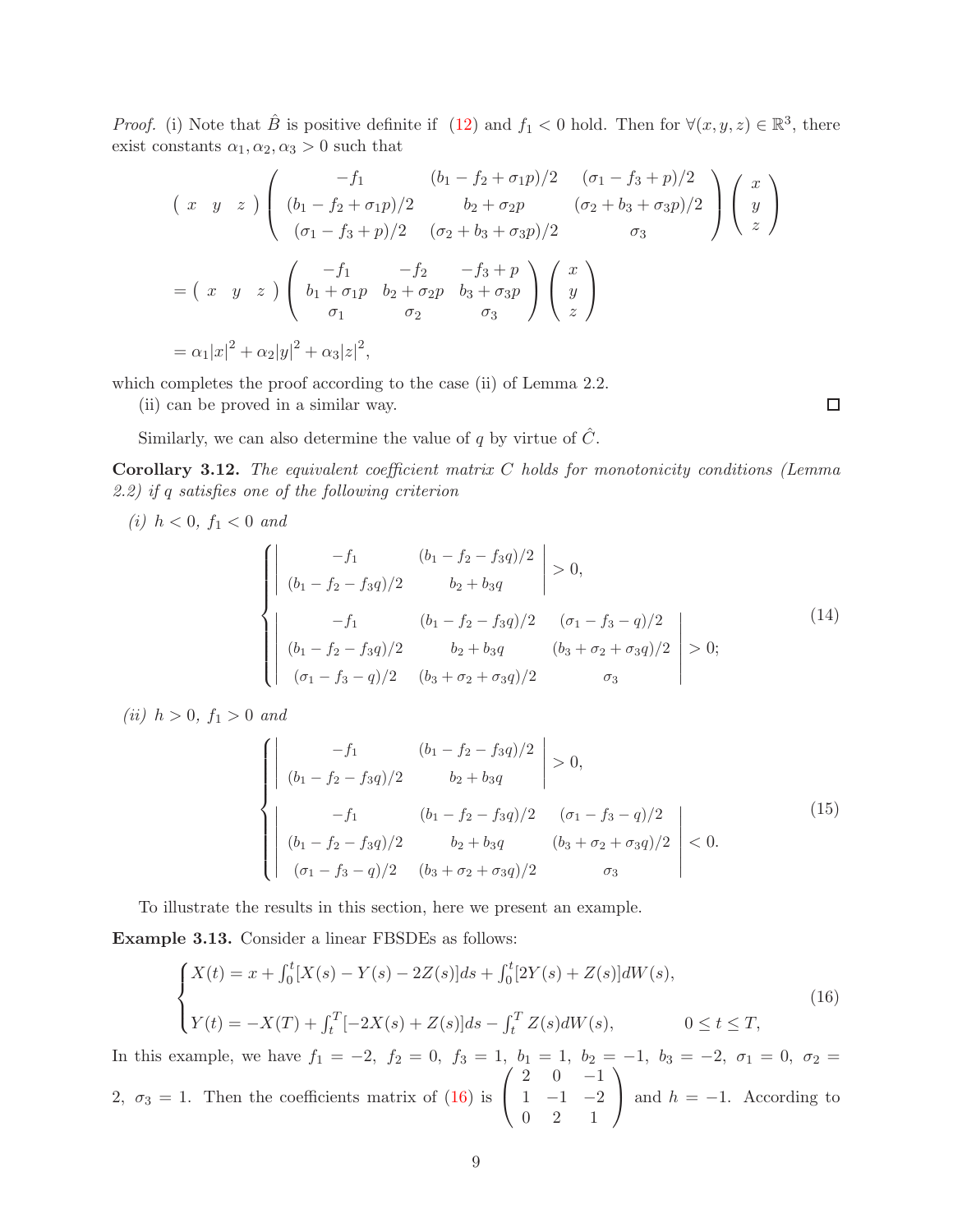Lemma 2.2, it is easy to verify that [\(16\)](#page-8-0) can not match the monotonicity conditions. Note that  $h = -1 < \frac{1}{\sigma_3} = 1$ ,  $F(h) = -1 < 0$  and  $b_3\sigma_2 - b_2\sigma_3 = -3 < 0$ , then there exists a constant  $\zeta < h$ such that

 $F(\zeta) > 0$ ,

which leads to that  $F(\cdot)$  has a zero point in  $(-\infty, h]$ . FBSDE [\(16\)](#page-8-0) is well posed according to the case (i) of Lemma 3.8 (Unified Approach).

To find an equivalent coefficient matrix holding for monotonicity conditions (Lemma 2.2), it is noted that  $h = -1 < 0$  and  $f_1 = -2 < 0$ . Substituting all coefficients into [\(12\)](#page-7-0), we can get a feasible interval of p:

$$
\begin{cases} 4p - \frac{9}{4} > 0, \\ -2p^3 + 4p^2 + 11p - 8 > 0. \end{cases}
$$

Let denote  $p = 1$  and [\(16\)](#page-8-0) can be transformed according to Proposition 3.2:

<span id="page-9-0"></span>
$$
\begin{cases} X(t) = x + \int_0^t [X(s) + Y(s) - Z(s)]ds + \int_0^t [2Y(s) + Z(s)]d\tilde{W}(s), \\ Y(t) = -X(T) + \int_t^T -2X(s)ds - \int_t^T Z(s)d\tilde{W}(s), \qquad 0 \le t \le T, \end{cases}
$$
\n(17)

where  $d\tilde{W}(s) = dW(s) - ds$  is a standard Brownian motion under probability measure Q. Here Q is an equivalent probability measure to  $\mathbb P$  with

$$
\frac{d\mathbb{Q} | \mathcal{F}_t}{d\mathbb{P} | \mathcal{F}_t} = \exp \{ -W(t) - \frac{1}{2}t \}.
$$

Note that, in new FBSDE [\(17\)](#page-9-0), we can verify the following relations :

$$
\begin{aligned}\n\left(\begin{array}{cc} x & y & z \end{array}\right) \begin{pmatrix} 2 & 0 & 0 \\ 1 & 1 & -1 \\ 0 & 2 & 1 \end{pmatrix} \begin{pmatrix} x \\ y \\ z \end{pmatrix} &= 2x^2 + xy + y^2 + yz + z^2 \\
&= (x + \frac{1}{2}y)^2 + x^2 + (\frac{2}{3}y + \frac{3}{4}z)^2 + \frac{11}{36}y^2 + \frac{7}{16}z^2 \\
&\geq x^2 + \frac{11}{36}y^2 + \frac{7}{16}z^2 \geq x^2 + \frac{1}{6}(y^2 + z^2)\n\end{aligned}
$$

Recall that  $h = -1$ , by taking  $\beta_1 = 1$  and  $\beta_2 = \frac{1}{6}$  $\frac{1}{6}$ , then the monotonicity conditions (Lemma 2.2) hold according to the case (ii) of Lemma 2.2.

### 4 Linear Transformation Method

In this section, we consider a linear transformation method for [\(5\)](#page-2-0) to get another family of FB-SDE. Owing to the non-degeneracy of the transformation matrix, new FBSDE after transformation have the same well-posedness with original FBSDE. Therefore, we could get the well-posedness of original FBSDE if FBSDE after transformation is well posed on  $[0, T]$ .

Let introduce a non-degenerate  $2 \times 2$  matrix  $A = \begin{pmatrix} a_{11} & a_{12} \\ a_{21} & a_{22} \end{pmatrix}$ ,  $a_{ij} \in R, i, j = 1, 2$ . Then we consider the following transformation for [\(5\)](#page-2-0):

$$
\begin{pmatrix}\n\tilde{X}(t) \\
\tilde{Y}(t)\n\end{pmatrix} = A \begin{pmatrix}\nX(t) \\
Y(t)\n\end{pmatrix} = \begin{pmatrix}\na_{11} & a_{12} \\
a_{21} & a_{22}\n\end{pmatrix} \begin{pmatrix}\nX(t) \\
Y(t)\n\end{pmatrix} = \begin{pmatrix}\na_{11}X(t) + a_{12}Y(t) \\
a_{21}X(t) + a_{22}Y(t)\n\end{pmatrix}, \forall t \in [0, T].
$$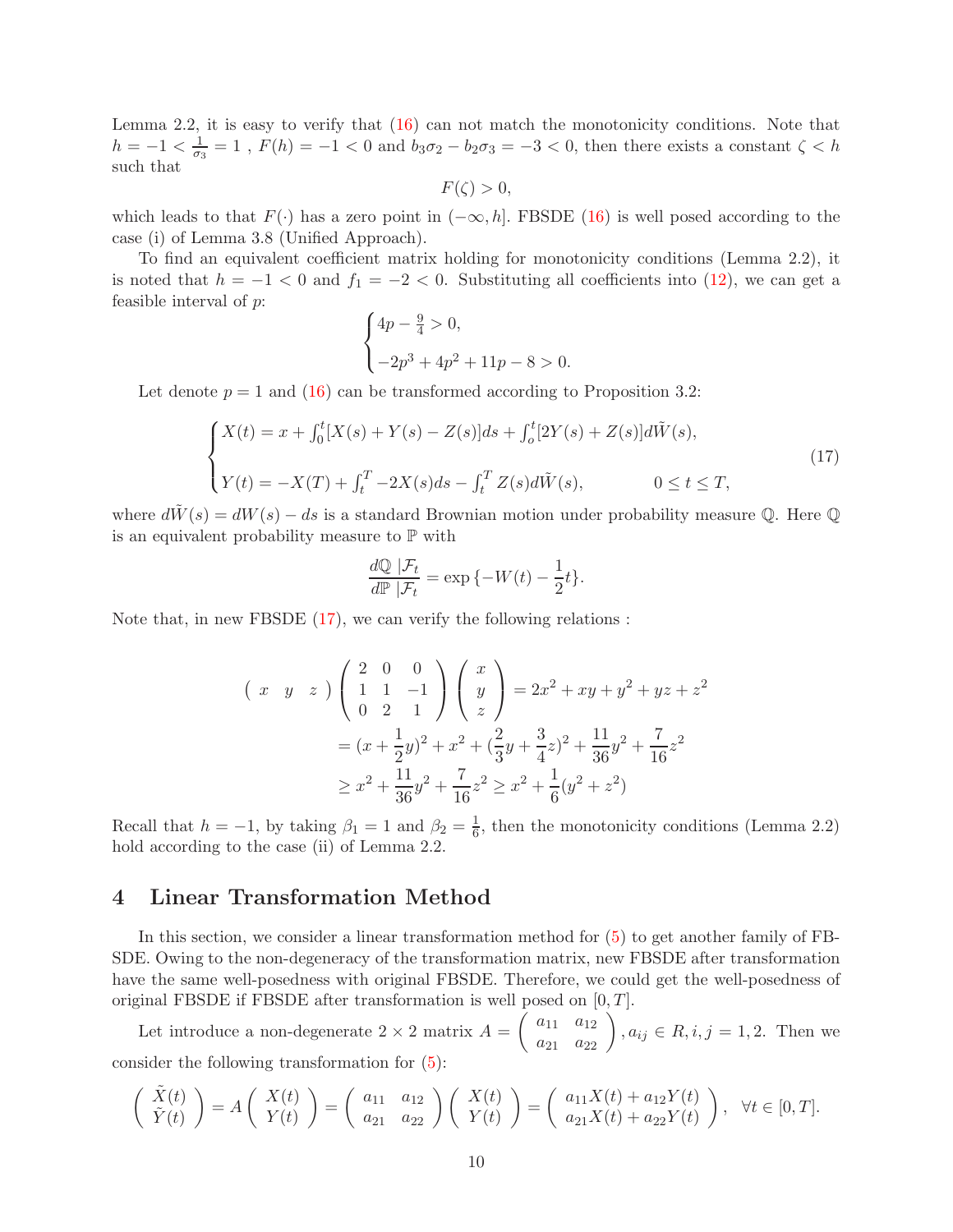Also,

$$
\begin{cases}\nX(t) = \frac{a_{22}\tilde{X}(t) - a_{12}\tilde{Y}(t)}{|A|} \\
Y(t) = \frac{-a_{21}\tilde{X}(t) + a_{11}\tilde{Y}(t)}{|A|},\n\end{cases}
$$

where  $|A|$  represents the determinant of  $A$ .

Applying Itô's formula to  $\tilde{X}_t$  and  $\tilde{Y}_t$ , the original FBSDE [\(5\)](#page-2-0) change into the following form:

<span id="page-10-0"></span>
$$
\begin{cases}\n d\tilde{X}(t) = [\tilde{b}_1 \tilde{X}(t) + \tilde{b}_2 \tilde{Y}(t) + \tilde{b}_3 \tilde{Z}(t)]dt + [\tilde{\sigma}_1 \tilde{X}(t) + \tilde{\sigma}_2 \tilde{Y}(t) + \tilde{\sigma}_3 \tilde{Z}(t)]dW(t), \\
-d\tilde{Y}(t) = [\tilde{f}_1 \tilde{X}(t) + \tilde{f}_2 \tilde{Y}(t) + \tilde{f}_3 \tilde{Z}(t)]dt - \tilde{Z}(t)dW(t), \\
\tilde{X}(0) = \frac{|A|}{a_{22}}x + \frac{a_{12}}{a_{22}}\tilde{Y}(0), Y(T) = \frac{a_{21} + a_{22}h}{a_{11} + a_{12}h}\tilde{X}(T), \qquad 0 \le t \le T,\n\end{cases}
$$
\n(18)

where

$$
\tilde{b}_1 = \frac{(a_{11}b_3 - a_{12}f_3)(a_{21}^2\sigma_2 - a_{21}a_{22}\sigma_1) + (a_{22} + a_{21}\sigma_3)[a_{22}(a_{11}b_1 - a_{12}f_1) - a_{21}(a_{11}b_2 - a_{12}f_2)]}{|A|(a_{22} + a_{21}\sigma_3)},
$$

$$
\tilde{b}_2 = \frac{(a_{11}b_3 - a_{12}f_3)(a_{12}a_{21}\sigma_1 - a_{11}a_{21}\sigma_2) + (a_{22} + a_{21}\sigma_3)[a_{11}(a_{11}b_2 - a_{12}f_2) - a_{12}(a_{11}b_1 - a_{12}f_1)]}{|A|(a_{22} + a_{21}\sigma_3)},
$$
\n
$$
\tilde{b}_3 = \frac{a_{11}b_3 - a_{12}f_3}{a_{22} + a_{21}\sigma_3},
$$
\n
$$
\tilde{\sigma}_1 = \frac{(a_{11}\sigma_3 + a_{12})(a_{21}^2\sigma_2 - a_{21}a_{22}\sigma_1) + (a_{22} + a_{21}\sigma_3)(a_{11}a_{22}\sigma_1 - a_{11}a_{21}\sigma_2)}{|A|(a_{22} + a_{21}\sigma_3)},
$$
\n
$$
\tilde{\sigma}_2 = \frac{(a_{11}\sigma_3 + a_{12})(a_{12}a_{21}\sigma_1 - a_{11}a_{21}\sigma_2) + (a_{22} + a_{21}\sigma_3)(a_{11}^2\sigma_2 - a_{11}a_{12}\sigma_1)}{|A|(a_{22} + a_{21}\sigma_3)},
$$
\n
$$
\tilde{\sigma}_3 = \frac{a_{11}\sigma_3 + a_{12}}{a_{22} + a_{21}\sigma_3},
$$
\n(19)

<span id="page-10-1"></span>
$$
\tilde{f}_1 = \frac{(a_{21}b_3 - a_{22}f_3)(a_{21}a_{22}\sigma_1 - a_{21}^2\sigma_2) + (a_{22} + a_{21}\sigma_3)[a_{21}(a_{21}b_2 - a_{22}f_2) - a_{22}(a_{21}b_1 - a_{22}f_1)]}{|A|(a_{22} + a_{21}\sigma_3)},
$$

$$
\tilde{f}_2 = \frac{(a_{21}b_3 - a_{22}f_3)(a_{11}a_{21}\sigma_2 - a_{12}a_{21}\sigma_1) + (a_{22} + a_{21}\sigma_3)[a_{12}(a_{21}b_1 - a_{22}f_1) - a_{11}(a_{21}b_2 - a_{22}f_2)]}{|A|(a_{22} + a_{21}\sigma_3)},
$$

$$
\tilde{f}_3 = \frac{a_{22}f_3 - a_{21}b_3}{a_{22} + a_{21}\sigma_3},
$$

$$
\tilde{Z}(t) = a_{21}\sigma_1 X(t) + a_{21}\sigma_2 Y(t) + (a_{21}\sigma_3 + a_{22})Z(t).
$$

Remark 4.1. Note that  $(18)$  are also the linear FBSDE of which the coefficients become much more complicated after transforming. And also,  $(\tilde{X}, \tilde{Y}, \tilde{Z})$  are determined by  $(X, Y, Z)$  with respect to transformation matrix A.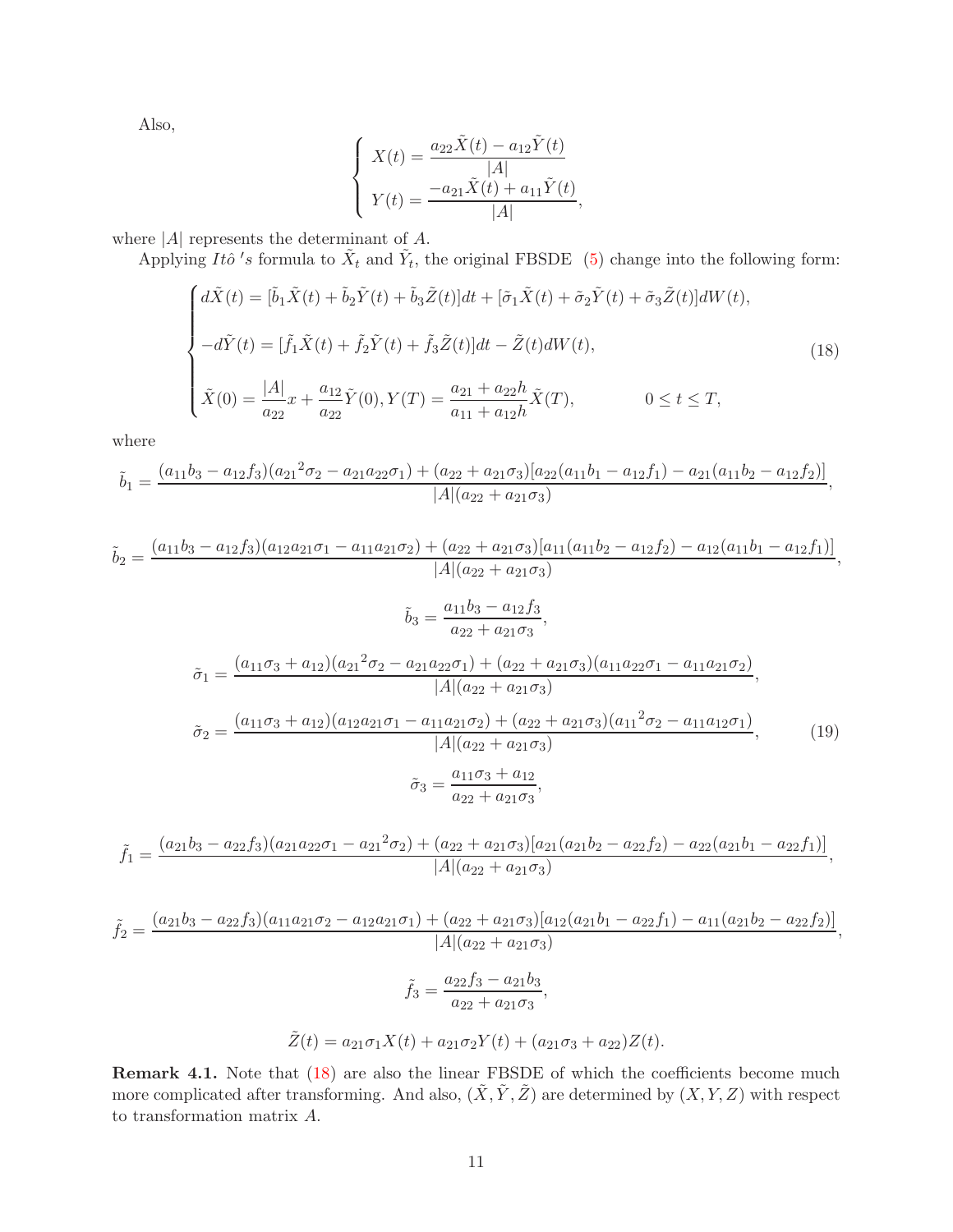Recall that

$$
\tilde{F}(y) = \frac{-\begin{vmatrix} \tilde{b}_2 & \tilde{b}_3 \\ \tilde{\sigma}_2 & \tilde{\sigma}_3 \end{vmatrix} y^3 + \left( \tilde{b}_2 + \begin{vmatrix} -\tilde{f}_2 & -\tilde{f}_3 \\ \tilde{\sigma}_2 & \tilde{\sigma}_3 \end{vmatrix} - \begin{vmatrix} \tilde{b}_1 & \tilde{b}_3 \\ \tilde{\sigma}_1 & \tilde{\sigma}_3 \end{vmatrix} \right) y^2 + \left( \tilde{f}_2 + \tilde{b}_1 + \begin{vmatrix} -\tilde{f}_1 & -\tilde{f}_3 \\ \tilde{\sigma}_1 & \tilde{\sigma}_3 \end{vmatrix} \right) y + \tilde{f}_1}{1 - \tilde{\sigma}_3 y}
$$

Then, for the simplicity of notation, we assume  $\frac{a_{11}}{a_{12}} = m$ ,  $\frac{a_{12}}{a_{22}} = c$  and  $\frac{a_{21}}{a_{22}} = n$  which leads to

$$
A = \left(\begin{array}{cc} m & 1 \\ nc & c \end{array}\right).
$$

Substituting [\(19\)](#page-10-1) into  $\tilde{F}(y)$ , we have

<span id="page-11-0"></span>
$$
\tilde{\mathcal{L}}(y) = \tilde{F}(y)(1 - \tilde{\sigma}_3 y) = \Lambda_0 y^3 + \Lambda_1 y^2 + \Lambda_2 y + \tilde{f}_1,
$$
\n(20)

.

where

$$
\Lambda_{0} = -\begin{vmatrix} \tilde{b}_{2} & \tilde{b}_{3} \\ \tilde{\sigma}_{2} & \tilde{\sigma}_{3} \end{vmatrix}
$$
  
= 
$$
\frac{-\begin{vmatrix} b_{2} & b_{3} \\ \sigma_{2} & \sigma_{3} \end{vmatrix} a_{11}^{3} - \begin{vmatrix} b_{2} + \begin{vmatrix} -f_{2} & -f_{3} \\ \sigma_{2} & \sigma_{3} \end{vmatrix} - \begin{vmatrix} b_{1} & b_{3} \\ \sigma_{1} & \sigma_{3} \end{vmatrix} a_{11}^{2} a_{12} + \begin{vmatrix} f_{2} + b_{1} + \begin{vmatrix} -f_{1} & -f_{3} \\ \sigma_{1} & \sigma_{3} \end{vmatrix} a_{11} a_{12}^{2} - f_{1} a_{12}^{3} - \begin{vmatrix} -|A| & (a_{22} + a_{21}\sigma_{3}) \\ -|A| & (a_{22} + a_{21}\sigma_{3}) \end{vmatrix}
$$
  
= 
$$
\frac{-\begin{vmatrix} b_{2} & b_{3} \\ \sigma_{2} & \sigma_{3} \end{vmatrix} m^{3} - \begin{vmatrix} b_{2} + \begin{vmatrix} -f_{2} & -f_{3} \\ \sigma_{2} & \sigma_{3} \end{vmatrix} - \begin{vmatrix} b_{1} & b_{3} \\ \sigma_{1} & \sigma_{3} \end{vmatrix} m^{2} + \begin{vmatrix} f_{2} + b_{1} + \begin{vmatrix} -f_{1} & -f_{3} \\ \sigma_{1} & \sigma_{3} \end{vmatrix} m - f_{1}}{n(n-mc)(c + n\sigma_{3})},
$$
(21)

$$
\Lambda_{1} = \tilde{b}_{2} + \begin{vmatrix} -\tilde{f}_{2} & -\tilde{f}_{3} \\ \tilde{\sigma}_{2} & \tilde{\sigma}_{3} \end{vmatrix} - \begin{vmatrix} \tilde{b}_{1} & \tilde{b}_{3} \\ \tilde{\sigma}_{1} & \tilde{\sigma}_{3} \end{vmatrix}
$$
  
= 
$$
\frac{-3 \begin{vmatrix} b_{2} & b_{3} \\ \sigma_{2} & \sigma_{3} \end{vmatrix} m^{2}n - \begin{vmatrix} b_{2} + \begin{vmatrix} -f_{2} & -f_{3} \\ \sigma_{2} & \sigma_{3} \end{vmatrix} - \begin{vmatrix} b_{1} & b_{3} \\ \sigma_{1} & \sigma_{3} \end{vmatrix} (m^{2} + 2mn) + \frac{\begin{vmatrix} f_{2} + b_{1} + \begin{vmatrix} -f_{1} & -f_{3} \\ \sigma_{1} & \sigma_{3} \end{vmatrix} (2m + n) - 3f_{1} + \begin{vmatrix} f_{3} + \begin{vmatrix} f_{2} + b_{1} + \begin{vmatrix} -f_{1} & -f_{3} \\ \sigma_{1} & \sigma_{3} \end{vmatrix} (2m + n) - 3f_{1} + \begin{vmatrix} f_{3} + \begin{vmatrix} f_{3} + \begin{vmatrix} -f_{3} + \begin{vmatrix} -f_{3} + \begin{vmatrix} -f_{3} + \end{vmatrix} - \frac{f_{3} - f_{3} + \begin{vmatrix} -f_{3} + \begin{vmatrix} -f_{3} + \begin{vmatrix} -f_{3} + \end{vmatrix} - \frac{f_{3} - f_{3} - f_{3} + \end{vmatrix}}{2m - m}}{2m} + \frac{\begin{vmatrix} f_{2} + b_{1} + \begin{vmatrix} -f_{2} + \begin{vmatrix} -f_{3} + \begin{vmatrix} -f_{3} + \begin{vmatrix} -f_{3} + \end{vmatrix} - \frac{f_{3} - f_{3} - f_{3} + \end{vmatrix} (2n + m) - 3f_{1} + \begin{vmatrix} f_{3} + \begin{vmatrix} -f_{3} + \begin{vmatrix} -f_{3} + \begin{vmatrix} -f_{3} + \end{vmatrix} - \frac{f_{3} - f_{3} - f_{3} - f_{3} + \end{vmatrix}}{2m - m} + \frac{\begin{
$$

For cases where Theorem 3.9 do not hold, we apply our results to derive some feasible values of c such that the FBSDE after transformation meets the requirement for Theorem 3.9.

**Proposition 4.2.** Let  $\tilde{b}_i$ ,  $\tilde{f}_i$ ,  $\tilde{\sigma}_i$ ,  $\tilde{h}$  be given in [\(19\)](#page-10-1) and  $\tilde{\mathcal{L}}(y)$  take form in [\(20\)](#page-11-0). Then  $A = \begin{pmatrix} m & 1 \ Nc & c \end{pmatrix}$ is a linear transformation matrix if one of the following cases hold: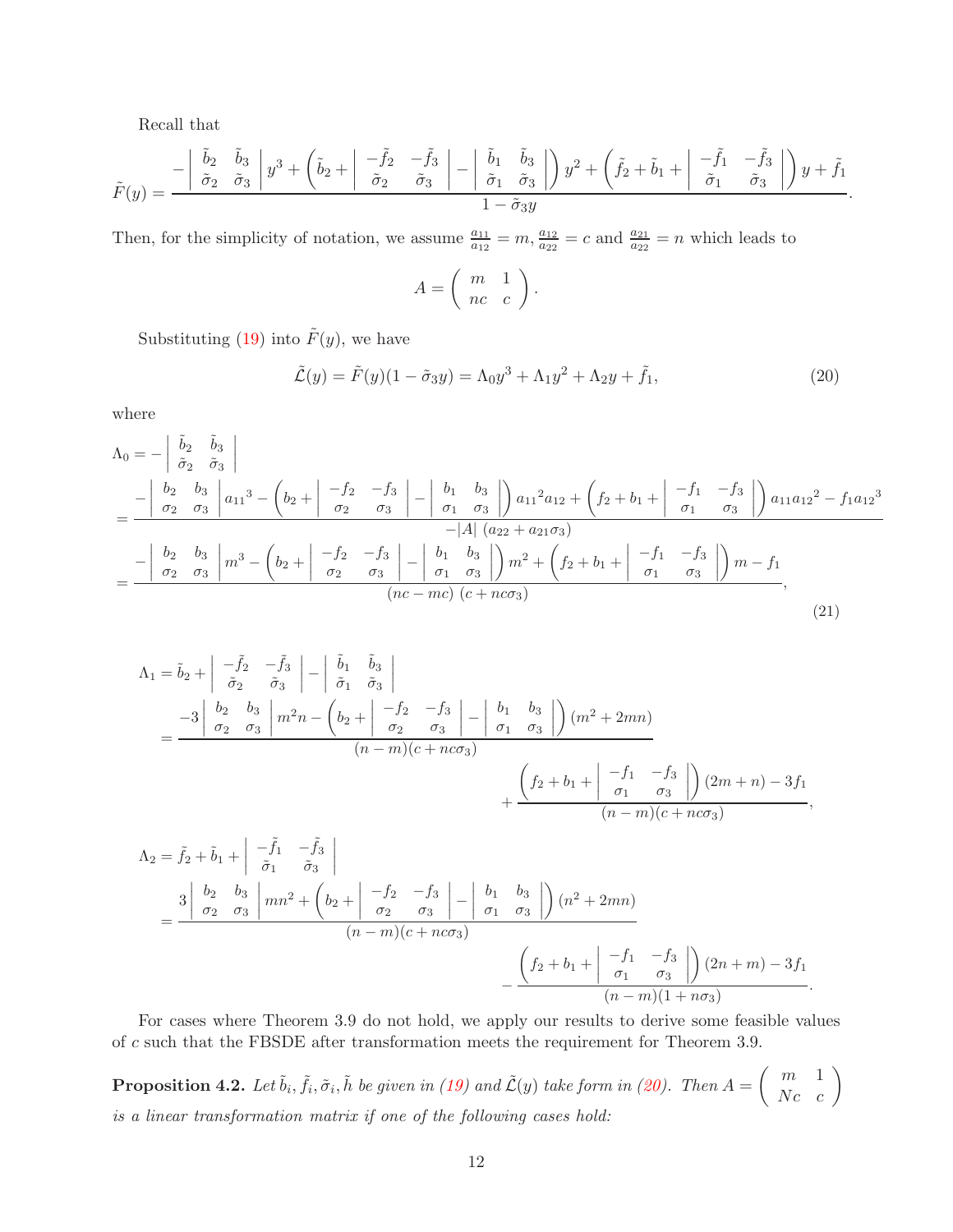(i)  $1 - \tilde{\sigma}_3 \tilde{h} > 0$ ,  $\tilde{b}_3 \tilde{\sigma}_2 - \tilde{b}_2 \tilde{\sigma}_3 \leq 0$  and  $\tilde{\mathcal{L}}(\tilde{h}) \cdot \tilde{\sigma}_3 \leq 0$ ; (ii)  $1 - \tilde{\sigma}_3 \tilde{h} < 0$ ,  $\tilde{b}_3 \tilde{\sigma}_2 - \tilde{b}_2 \tilde{\sigma}_3 \geq 0$  and  $\tilde{\mathcal{L}}(\tilde{h}) \cdot \tilde{\sigma}_3 \leq 0$ ; (iii)  $\tilde{\sigma}_3 > 0$ ,  $\tilde{\mathcal{L}}(\frac{1}{\tilde{\sigma}_3}) \leq 0$  and  $\tilde{\mathcal{L}}(\tilde{h}) \geq 0$ ; (iv)  $\tilde{\sigma}_3 < 0$ ,  $\tilde{\mathcal{L}}(\frac{1}{\tilde{\sigma}_3}) \geq 0$  and  $\tilde{\mathcal{L}}(\tilde{h}) \leq 0$ ;

For cases where the coefficients do not hold for Theorem 3.9, we choose proper values of c according to Proposition 4.2. Owing to the non-degeneracy of transformation matrix A, we can get the well-posedness of original FBSDE [\(5\)](#page-2-0) by

$$
\begin{pmatrix}\nX(t) \\
Y(t)\n\end{pmatrix} = \begin{pmatrix}\nm & 1 \\
nc & c\n\end{pmatrix}^{-1} \begin{pmatrix}\n\tilde{X}(t) \\
\tilde{Y}(t)\n\end{pmatrix},
$$
\n
$$
Z(t) = \frac{\tilde{Z}(t) - nc\sigma_1 X(t) - nc\sigma_2 Y(t)}{(nc\sigma_3 + c)}.
$$
\n(22)

By virtue of the Linear Transformation Method, we get a family of FBSDE after transformation which are equivalent to [\(5\)](#page-2-0). Hence we could find out a representative of such family which has a lower coupling structure of FBSDE after transformation [\(18\)](#page-10-0).

**Proposition 4.3.** If n is the zero point of function

$$
H(y) = -(b_3\sigma_2 - b_2\sigma_3)y^3 + (b_2 + \sigma_2f_3 - \sigma_3f_2 + \sigma_1b_3 - \sigma_3b_1)y^2 - (f_2 + b_1 + f_3\sigma_1 - f_1\sigma_3)y + f_1,
$$

the FBSDE after transformation is partial coupled in the following form:

<span id="page-12-0"></span>
$$
\begin{cases}\n\tilde{X}(t) = \frac{|A|}{a_{22}}x + \frac{a_{12}}{a_{22}}\tilde{Y}(0) + \int_0^t [\tilde{b}_1\tilde{X}(s) + \tilde{b}_2\tilde{Y}(s) + \tilde{b}_3\tilde{Z}(s)]ds + \int_0^t [\tilde{\sigma}_1\tilde{X}(s) + \tilde{\sigma}_2\tilde{Y}(s) + \tilde{\sigma}_3\tilde{Z}(s)]dW(s), \\
\tilde{Y}(t) = \frac{a_{21} + a_{22}h}{a_{11} + a_{12}h}\tilde{X}(T) + \int_t^T [\tilde{f}_2\tilde{Y}(s) + \tilde{f}_3\tilde{Z}(s)]ds - \int_t^T \tilde{Z}(s)dW(s), \quad 0 \le t \le T.\n\end{cases}
$$
\n(23)

Proof. Note that

$$
H(\frac{a_{21}}{a_{22}}) = (a_{21}b_3 - a_{22}f_3)(a_{21}a_{22}\sigma_1 - a_{21}^2\sigma_2) + (a_{22} + a_{21}\sigma_3)[a_{21}(a_{21}b_2 - a_{22}f_2) - a_{22}(a_{21}b_1 - a_{22}f_1)
$$

Thus  $H(n) = 0$  leads to

$$
\tilde{f}_1=0
$$

which completes the proof.

**Remark 4.4.** Besides for  $\tilde{f}_1$ , one can also get another partial coupled FBSDE after transformation except for  $\tilde{\sigma}_3 = 0$ . Here we need to point out that  $\tilde{\sigma}_3 = 0$  contradicts the Proposition 4.2 which has no well-posedness.

Compared to [\(18\)](#page-10-0), [\(23\)](#page-12-0) is a partial coupled FBSDE which has more applications in the fields of Partial Differential Equation (PDE), stochastic control and other related fields.

 $\Box$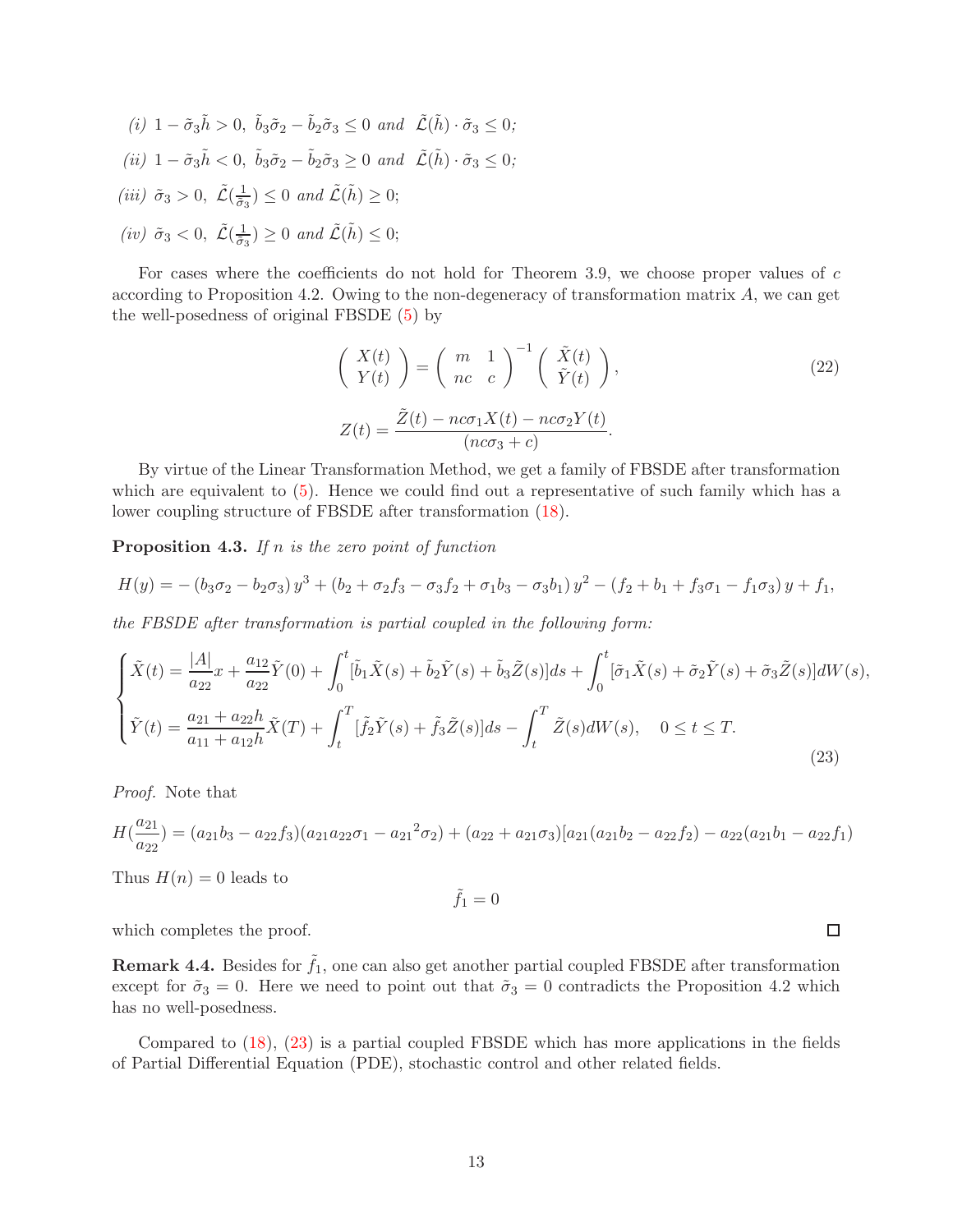# 5 The applications to Linear Quadratic(LQ) Stochastic Control Problem

In this section, we illustrate how our results could be applied in optimal LQ control problem. In the stochastic control model, the system is governed by the stochastic differential equation (SDE):

$$
\begin{cases} dx(t) = [A(t)x(t) + B(t)u(t)]dt + [C(t)x(t) + D(t)u(t)]dW(t), \\ x(0) = x \end{cases}
$$
 (24)

where  $x \in R$  and  $A(\cdot), B(\cdot), C(\cdot), D(\cdot) \in L^{\infty}_{\mathcal{F}}([0,T]; \mathbb{R}^{1})$ . The control process  $u(\cdot) \in \mathcal{U}_{ad}$  is an  $\mathcal{F}_t$ -adapted process and the cost function to be minimized is defined by

$$
J(u(\cdot)) = \frac{1}{2} \mathbb{E} \int_0^T [\langle R(t)x(t), x(t) \rangle + 2\langle S(t)u(t), x(t) \rangle + \langle N(t)u(t), u(t) \rangle] dt + \frac{1}{2} \mathbb{E} [\langle Qx(T), x(T) \rangle], \tag{25}
$$

where  $Q \in L^{\infty}_{\mathcal{F}_T}(\Omega;\mathbb{R}^1)$  and  $R(\cdot), S(\cdot), N(\cdot) \in L^{\infty}_{\mathcal{F}}([0,T];\mathbb{R}^1)$ . **Problem (LQ).** An admissible control  $u^*(\cdot) \in \mathcal{U}_{ad}$  is called optimal if it solves

$$
J(\bar{u}(\cdot)) = \inf_{u(\cdot) \in \mathcal{U}_{ad}} J(u(\cdot)).
$$
\n(26)

The stochastic maximum principle is one of the fundamental approaches to solve Problem (LQ) and it gives a necessary condition hold by any optimal solution. We apply the maximum principle to Problem (LQ):

**Lemma 5.1.** Let  $\bar{u}(\cdot)$  be an optimal control minimizing the cost function  $\mathcal{J}$  over  $\mathcal{U}_{ad}$  and let  $\bar{x}(\cdot)$  be the corresponding optimal trajectory. Then there exists a pair of processes  $(\bar{y}(\cdot), \bar{z}(\cdot)) \in$  $L^{\infty}_{\mathcal{F}}([0,T];\mathbb{H})$  such that the following stochastic Hamiltonian system holds:

<span id="page-13-0"></span>
$$
\begin{cases}\n\mathrm{d}\bar{x}(t) = \left[ (A - BN^{-1}S)\,\bar{x}(t) - BN^{-1}B\bar{y}(t) - BN^{-1}D\bar{z}(t) \right] \mathrm{d}t \\
+ \left[ (C - DN^{-1}S)\,\bar{x}(t) - DN^{-1}B\bar{y}(t) - DN^{-1}D\bar{z}(t) \right] \mathrm{d}W(t) \\
-\mathrm{d}\bar{y}(t) = \left[ (R - SN^{-1}S)\,\bar{x}(t) + (A - SN^{-1}B)\,\bar{y}(t) + (C - SN^{-1}D)\,\bar{z}(t) \right] \mathrm{d}t - \bar{z}(t) \mathrm{d}W(t) \\
\bar{x}(0) = x, \quad \bar{y}(T) = Q\bar{x}(T)\n\end{cases}
$$
\n(27)

And also, the optimal control  $\bar{u}(\cdot)$  should take the form:

$$
\bar{u}(t) = -S(t)N^{-1}(t)\bar{x}(t) - B(t)N^{-1}(t)\bar{y}(t) - D(t)N^{-1}(t)\bar{z}(t),
$$
\n(28)

where  $N^{-1}(t)$  denotes the inverse of  $N(t)$ .

This lemma is a natural consequence of the maximum principle. For more details of the maximum principle and the stochastic Hamiltonian system theory, we refer to the book Yong and Zhou [\[14\]](#page-17-1) and the reference therein.

Note that the stochastic Hamiltonian system [\(27\)](#page-13-0) is of the fully coupled linear FBSDE. Hence we could employ some techniques in the above sections to study the well-posedeness of it.

The coefficients matrix of  $(27)$  is in the following form:

$$
\left(\begin{array}{ccc}SN^{-1}S-R & SN^{-1}B-A & SN^{-1}D-C \\ A-BN^{-1}S & -BN^{-1}B & BN^{-1}D \\ C-DN^{-1}S & -DN^{-1}B & -DN^{-1}D \end{array}\right).
$$

According to the monotonicity conditions (lemma 2.2), we have the following corollary.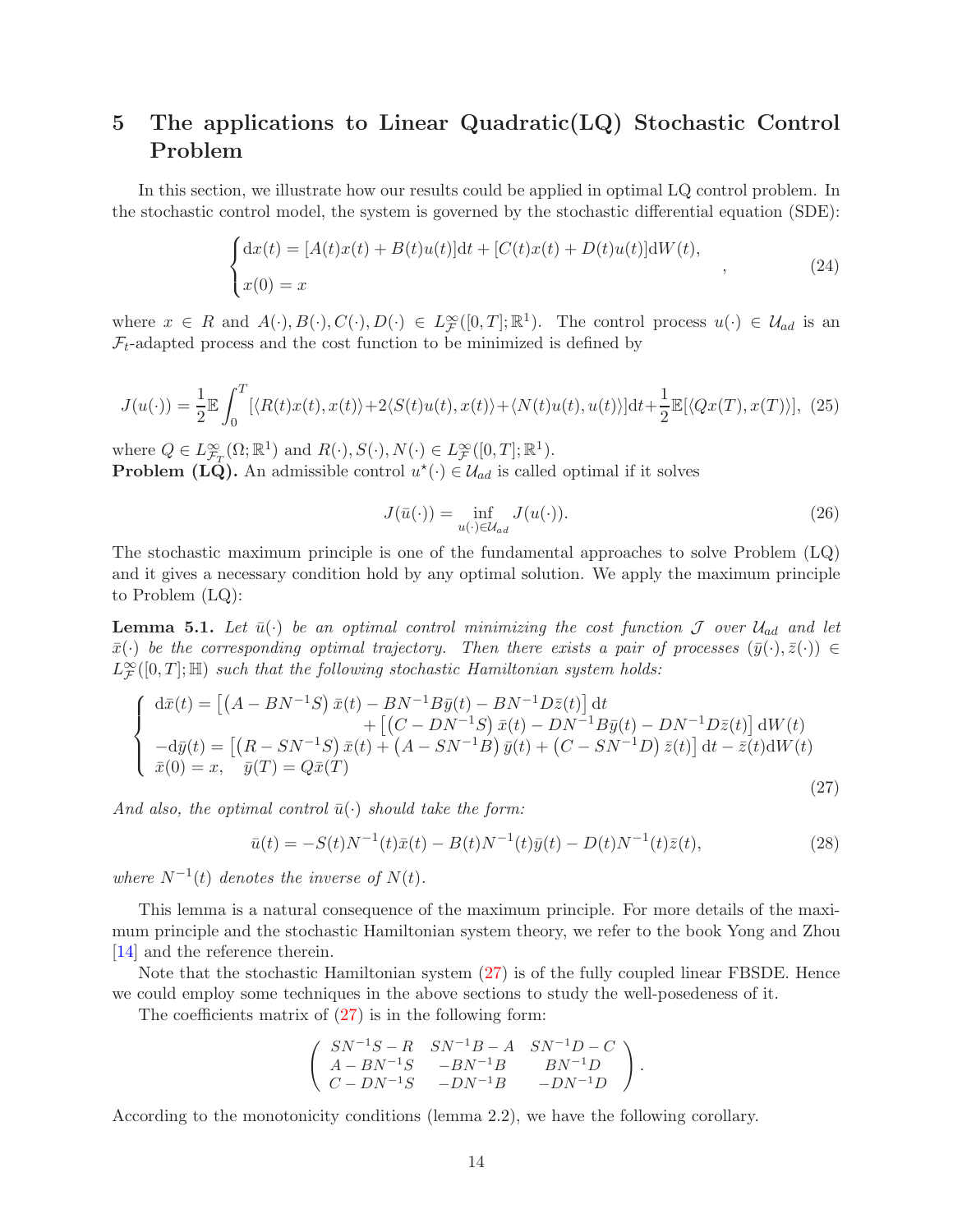Corollary 5.2. It is easy to get the stochastic Hamiltonian system [\(27\)](#page-13-0) would be well-posed, for  $\forall t \in [0,T]$  and any bounded process  $N(\cdot)$ , if one of the following conditions hold:

- (i)  $N(t) > 0$  and  $S(t)N^{-1}(t)S(t) R(t) < 0;$
- (ii)  $N(t) < 0$  and  $S(t)N^{-1}(t)S(t) R(t) > 0$ .

For cases in which the coefficients do not hold for Corollary 5.2, the linear transformation method plays an important role in getting the well-posedness of stochastic Hamiltonian system [\(27\)](#page-13-0). Here we present an example to illustrate.

**Example 5.3.** Let  $A(\cdot), B(\cdot), C(\cdot), D(\cdot), R(\cdot), S(\cdot), N(\cdot)$  and Q be constants. We consider the following LQ problem:

<span id="page-14-2"></span>Minimize 
$$
J(u(\cdot)) = \frac{1}{2} \mathbb{E} \int_0^T \left[ x^2(t) + 4u(t)x(t) - u^2(t) \right] dt - 4 \mathbb{E} \left[ x^2(T) \right]
$$
  
Subject to 
$$
\begin{cases} dx(t) = [x(t) + u(t)]dt + [x(t) + 2u(t)]dW(t), \\ x(0) = x. \end{cases}
$$
 (29)

According to lemma 5.1, LQ problem (J) admits a unique optimal pair  $(\bar{u}(\cdot), \bar{x}(\cdot))$  if the following FBSDE are well-posed:

<span id="page-14-0"></span>
$$
\begin{cases} \bar{x}(t) = x + \int_0^t [3\bar{x}(s) + \bar{y}(s) - 2\bar{z}(s)]ds + \int_0^t [5\bar{x}(s) + 2\bar{y}(s) + 4\bar{z}(s)]dW(s), \\ \bar{y}(t) = -4\bar{x}(T) + \int_t^T [5\bar{x}(s) + 3\bar{y}(s) + 5\bar{z}(s)]ds - \int_t^T \bar{z}(s)dW(s), \qquad 0 \le t \le T, \end{cases}
$$
\n(30)

where optimal control  $\bar{u}(t) = 2\bar{x}(t) + \bar{y}(t) + 2\bar{z}(t)$ . Note that [\(30\)](#page-14-0) is a fully coupled FBSDE with  $\sqrt{ }$  $-5$   $-3$   $-5$  $\setminus$ 

constant coefficients matrix  $\mathcal{L}$ 3 1 2 5 2 4  $\vert \cdot$ 

However, we could not get the well-posedness of FBSDE above on  $[0, T]$  by any existing methods. Obviously, the monotonicity conditions (Remark 5.2) does not hold for [\(30\)](#page-14-0). In addition, for the Unified Approach (Theorem 3.9), we have

$$
\sigma_3 = 4 > 0, \ 1 - \sigma_3 Q = 17 > 0, \ \mathcal{L}(y) = -8y^3 - 23y^2 + 11y + 5,
$$
  

$$
\mathcal{L}(Q) = 365 > 0, \ \mathcal{L}(\frac{1}{\sigma_3}) = 8 > 0.
$$

Thus we can not get the well-posedness of [\(30\)](#page-14-0) according to Theorem 3.9.

By employing the linear transformation method, we need to find a proper transformation matrix  $A = \begin{pmatrix} m & 1 \\ nc & c \end{pmatrix}$  such that [\(18\)](#page-10-0) has a unique solution. To lower the coupling structure of (18), according to Proposition 4.3, we can get

$$
H(y) = 8y^3 - 23y^2 - 11y + 5.
$$

Thus we take  $n = -0.658$  one of the zero point of  $H(\cdot)$ . And, according to Proposition 4.2, to find a triple  $(m, c)$  satisfying one of the following inequality systems:

<span id="page-14-1"></span>
$$
\begin{cases}\n1 - \frac{(4m+1)(nc-4c)}{(c+4nc)(m-4)} > 0 < 0, \\
\frac{8m^3 - 23m^2 - 11m + 5}{(nc - mc)(c + 4nc)} \le 0 < 0, \\
\tilde{\mathcal{L}}\left(\frac{nc - 4c}{m-4}\right) \cdot \frac{4m+1}{c + 4nc} \le 0, < 0, \\
\tilde{\mathcal{L}}\left(\frac{nc - 4c}{m-4}\right) \ge 0 < 0, \\
\tilde{\mathcal{L}}\left(\frac{nc - 4c}{m-4}\right) \ge 0 < 0, \\
\tilde{\mathcal{L}}\left(\frac{nc - 4c}{m-4}\right) \ge 0 < 0, \\
0, < 0, \\
0, < 0, \n\end{cases} \tag{31}
$$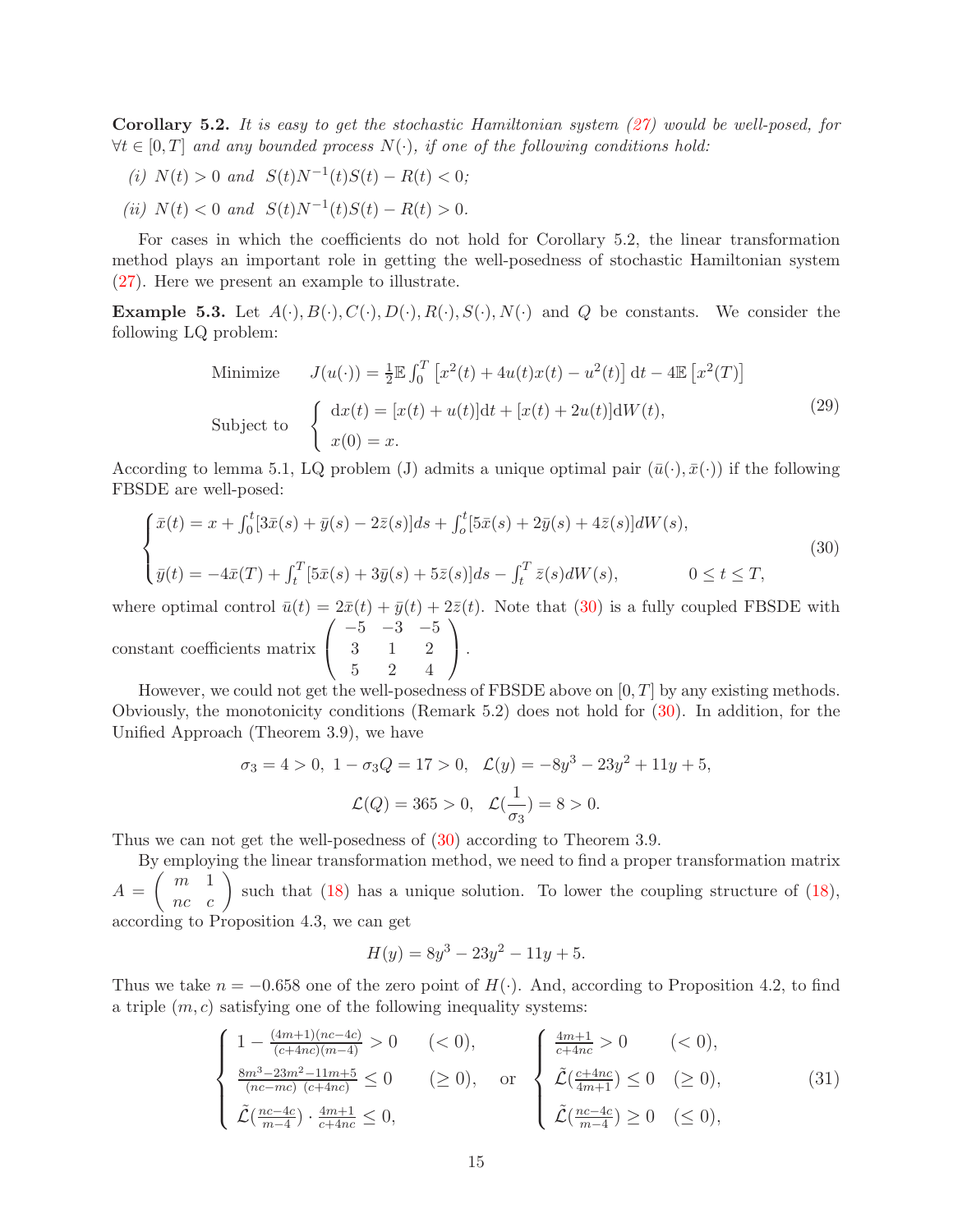where  $\tilde{\mathcal{L}}(\cdot)$  takes form in [\(20\)](#page-11-0). For the simplicity of calculation, we take  $m = 1, c = 1$  by [\(31\)](#page-14-1), then we have transformation matrix  $A = \begin{pmatrix} 1 & 1 \\ -0.658 & 1 \end{pmatrix}$ . This leads to the following new FBSDE after transformation:

<span id="page-15-0"></span>
$$
\begin{cases}\n d\tilde{X}(t) = [8.75\tilde{X}(t) - 5.11\tilde{Y}(t) + 4.29\tilde{Z}(t)]dt + [-3.87\tilde{X}(t) + 1.84\tilde{Y}(t) - 3.06\tilde{Z}(t)]dW(t), \\
 d\tilde{Y}(t) = [-0.69\tilde{Y}(t) + 2.26\tilde{Z}(t)]dt - \tilde{Z}(t)dW(t), \quad \tilde{X}_0 = 1.658x + \tilde{Y}(0), \quad \tilde{Y}_0 = 1.55\tilde{X}(T), \\
 \text{where } \tilde{Z}(t) = -3.29\tilde{x}(t) - 1.32\tilde{y}(t) - 1.63\tilde{z}(t), \quad \tilde{h} = 1.55.\n\end{cases} (32)
$$

Note that new FBSDE is partial coupled where the coefficient matrix is  $\sqrt{ }$  $\mathcal{L}$ 0 −0.69 2.26 8.75 −5.11 4.29  $-3.87$  1.84  $-3.06$  $\setminus$  $\cdot$ Substituting this into [\(20\)](#page-11-0), we have

$$
\tilde{\mathcal{L}}(y) = -7.76y^3 + 3.06y^2 + 18.17y.\tag{33}
$$

Note that

$$
\tilde{\sigma}_3 = -3.06, \quad 1 - \tilde{\sigma}_3 \tilde{h} = 5.74 > 0, \quad b_3 \sigma_2 - b_2 \sigma_3 = -7.76 < 0, \quad \tilde{\mathcal{L}}(\tilde{h}) = 6.62 > 0.
$$

According to the case (i) of Proposition 4.2, [\(32\)](#page-15-0) exists a unique solution  $(\tilde{X}(t), \tilde{Y}(t))$  for  $t \in [0, T]$ .

Owing to the non-degeneracy of  $\begin{pmatrix} 1 & 1 \\ -0.658 & 1 \end{pmatrix}$ , we get the unique solution to original FB-SDE [\(30\)](#page-14-0):

$$
\begin{pmatrix} \bar{x}(t) \\ \bar{y}(t) \end{pmatrix} = \begin{pmatrix} 1 & 1 \\ -0.658 & 1 \end{pmatrix}^{-1} \begin{pmatrix} \tilde{X}(t) \\ \tilde{Y}(t) \end{pmatrix} = \begin{pmatrix} 0.603 & -0.603 \\ 0.397 & 0.603 \end{pmatrix} \begin{pmatrix} \tilde{X}(t) \\ \tilde{Y}(t) \end{pmatrix},
$$

$$
\bar{z}(t) = -\frac{\tilde{Z}(t) + 3.29\bar{x}(t) + 1.32\bar{y}(t)}{1.63},
$$

which solves the LQ problem  $(29)$  optimally.

### 6 Conclusion

In this paper, we investigate two families of coupled FBSDEs. Although the coefficients of these FBSDEs varies a lot, their well-posedness are proved to be equivalent. We firstly prove that, by a series of coefficients matrix, the well-posedness to a family of FBSDEs with different structures are invariant. We also illustrate that such family of FBSDEs are all well posed once we get the well-posedness to one member by any existing methods.

Secondly, by introducing the linear transformation method, we get another equivalent family of FBSDEs to investigate. More importantly, we could lower the coupling of the original FBSDE without losing the well-posedness which make it possible to solve the fully coupled FBSDE. Owing to the non-degeneracy of transformation matrix, the solution to original FBSDE could be determined by solutions after transformation.

In addition, we employ our results to study the stochastic LQ control problem with non-standard coefficients. Besides for stochastic LQ optimal control problems, the linear transformation method could also be applied in other fields, for example, recursive control problem and partial differential equations.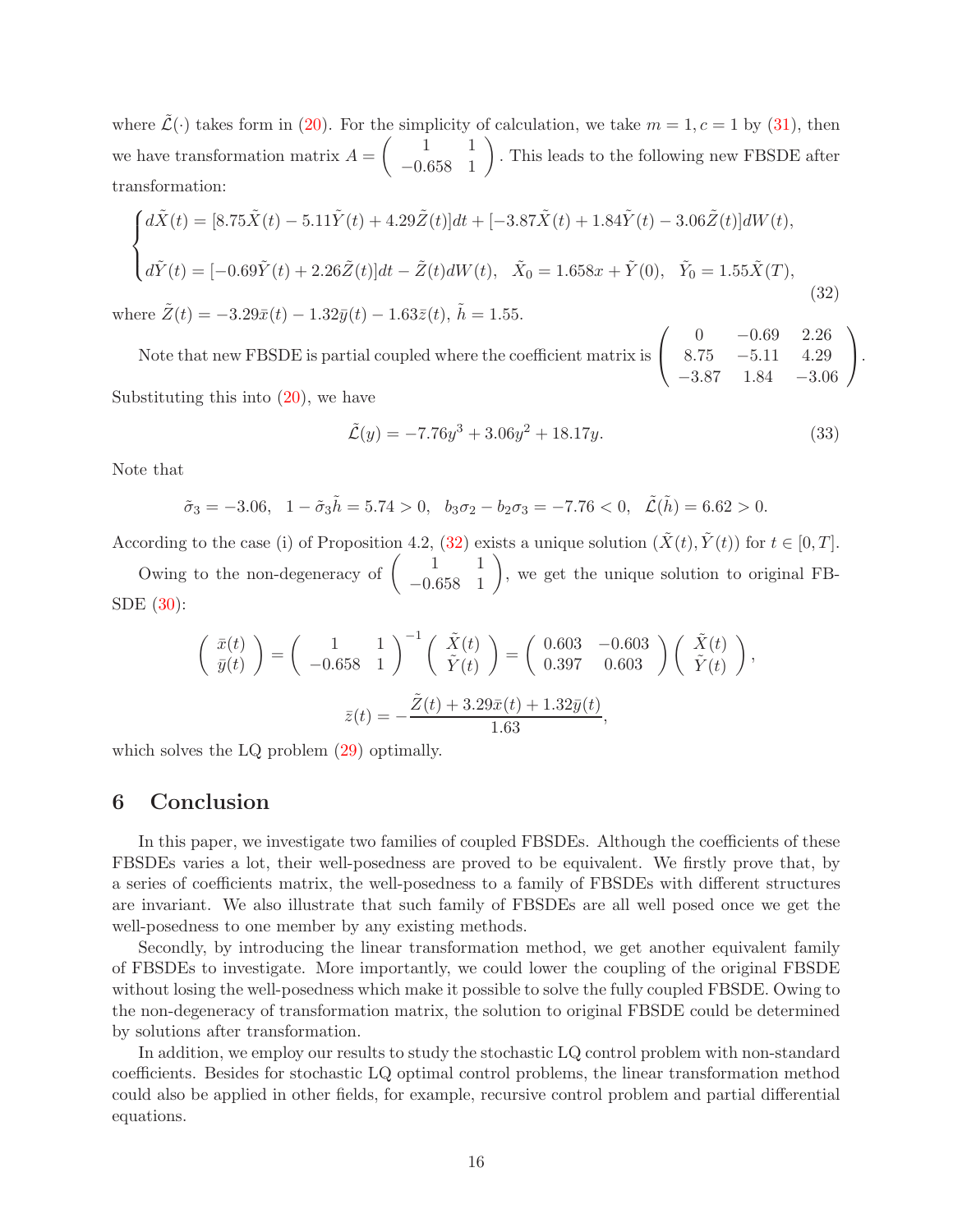### Acknowledgments

Ruyi Liu acknowledges the Natural Science Foundation of China (No. 11971267) and the China Postdoctoral Science Foundation(2021TQ0196). Zhen Wu acknowledges the Natural Science Foundation of China (No. 11831010, 61961160732), the Natural Science Foundation of Shandong Province (No. ZR2019ZD42) and the Taishan Scholars Climbing Program of Shandong (No. TSPD20210302). Detao Zhang acknowledges the Natural Science Foundation of China (No. 11401345)..

#### Conflict of interest

The authors declare no potential conflict of interests.

#### ORCID

Ruyi Liu: https://orcid.org/0000-0002-7435-857X Zhen Wu: https://orcid.org/0000-0003-0758-9463 Detao Zhang: https://orcid.org/0000-0002-8056-9605

### References

- <span id="page-16-6"></span>[1] B. Ahmad, A. Alsaedi, M.R. Alsulami and S. Ntouyas, Existence theory for coupled nonlinear third-order ordinary differential equations with nonlocal multi-point anti-periodic type boundary conditions on an arbitrary domain, AIMS Math., 2019, 4: 1634-1663.
- <span id="page-16-0"></span>[2] F. Antonelli, Backward-forward stochastic differential equations, Ann. Appl. Probab., 1993, 3: 777-793.
- [3] P. Bremaud and M. Yor, Changes of filtrations and of probability measures, Z. Wahrsch. Verw. Gebiete, 1978, 45: 269-295.
- <span id="page-16-3"></span>[4] Y. Hu and S. Peng, Solution of forward-backward stochastic differential equations, Probab. Theory Relat. Fields, 1995, 103: 273-283.
- <span id="page-16-8"></span>[5] R. Liu and Z. Wu, Well-posedness of fully coupled linear forward-backward stochastic differential equations, *J. Syst. Sci. Complex.*, 2019, **32**: 789-802.
- <span id="page-16-5"></span>[6] J. Ma, Z. Wu, D. Zhang and J. Zhang, On well-posedness of forward-backward SDEs-A unified approach, Ann. Appl. Probab., 2015, 25: 2168-2214.
- <span id="page-16-2"></span>[7] J. Ma, P. Protter and J. Yong , Solving forward-backward stochastic differential equations explicitly — a four step scheme, *Probab. Theory Relat. Fields*,  $1994$ , **98**: 339-359.
- <span id="page-16-1"></span>[8] E. Pardoux and S. Tang , Forward-backward stochastic differential equations and quasilinear parabolic PDEs, Probab. Theory Relat. Fields, 1999, 114: 123-150.
- <span id="page-16-4"></span>[9] S. Peng and Z. Wu, Fully coupled forward-backward stochastic differential equations and applications to optimal control, SIAM J. Control Optim., 1999, 37: 825-843.
- <span id="page-16-7"></span>[10] A. Verma, B. Pandit and R. Agarwal, On multiple solutions for a fourth order nonlinear singular boundary value problems arising in epitaxial growth theory, Math. Methods Appl. Sci., 2021, 7: 5418-5435.